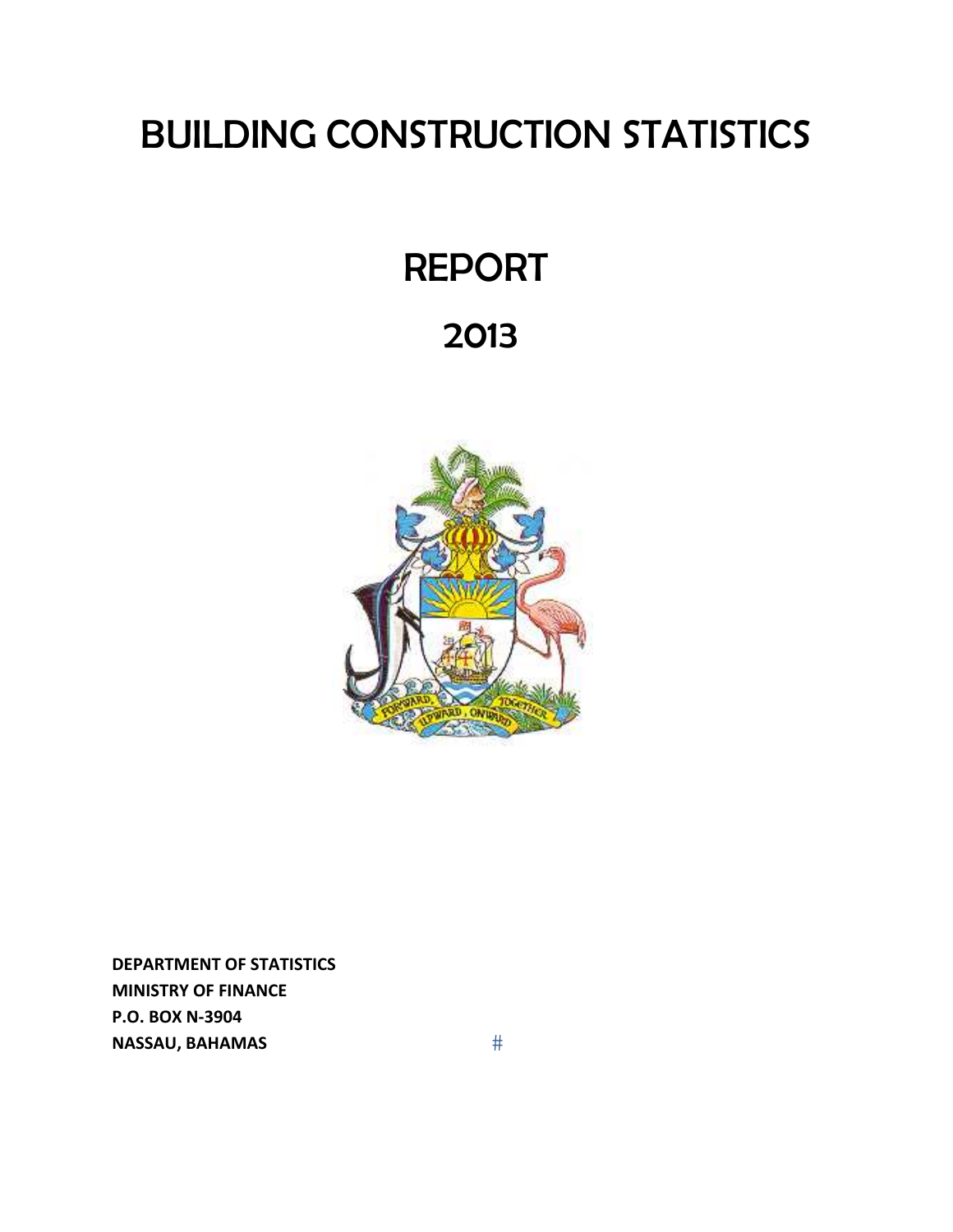# **PREFACE**

This publication contains information on one of the important indicators of economic conditions in The Bahamas. Users of this information will find it a meaningful source, beneficial for planning and decision making by government, private companies, researchers and students.

The tables provide concise data arranged by sector, month and year, preceded by definitions and terminology.

This publication covers the period 2011 to 2013 and includes the number and value of Construction Permits Issued (All Bahamas), Starts (New Providence and Grand Bahama) and Completions (New Providence and Grand Bahama).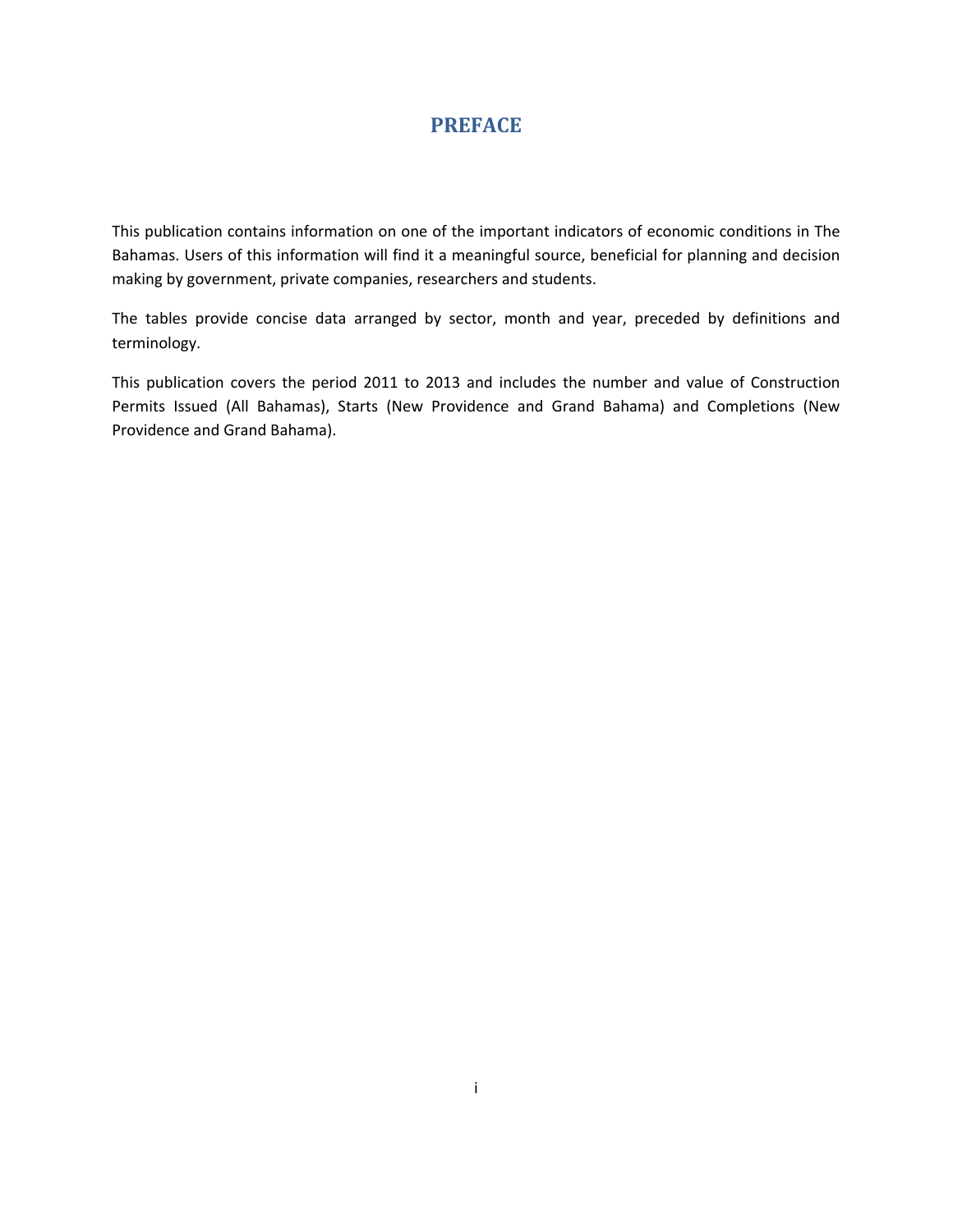# **TABLE OF CONTENTS**

| Table 7: Number and Value of New Construction Permits, Starts & Completions All Bahamas: 20137            |  |
|-----------------------------------------------------------------------------------------------------------|--|
| Table 8: Number and Value of New Construction Permits, Starts & Completions New Providence: 2013 vs 20128 |  |
| Table 9: Number and Value of New Construction Permits, Starts & Completions New Providence: 2009-2013 9   |  |
| Table 10: Number and Value of New Construction Permits, Starts & Completions Grand Bahama: 2009-201310    |  |
| Table 11: Number and Value of New Construction Permits By Sector and Month All Bahamas: 201311            |  |
| Table 12: Number and Value of New Construction Starts By Sector and Month All Bahamas: 201312             |  |
| Table 13: Number and Value of New Construction Completions By Sector and Month All Bahamas: 201313        |  |
| Table 14: Number and Value of New Construction Permits By Sector and Quarter All Bahamas: 201314          |  |
| Table 15: Number and Value of New Construction Starts By Sector and Quarter All Bahamas: 201315           |  |
| Table 16: Number and Value of New Construction Completions By Sector & Quarter All Bahamas: 201316        |  |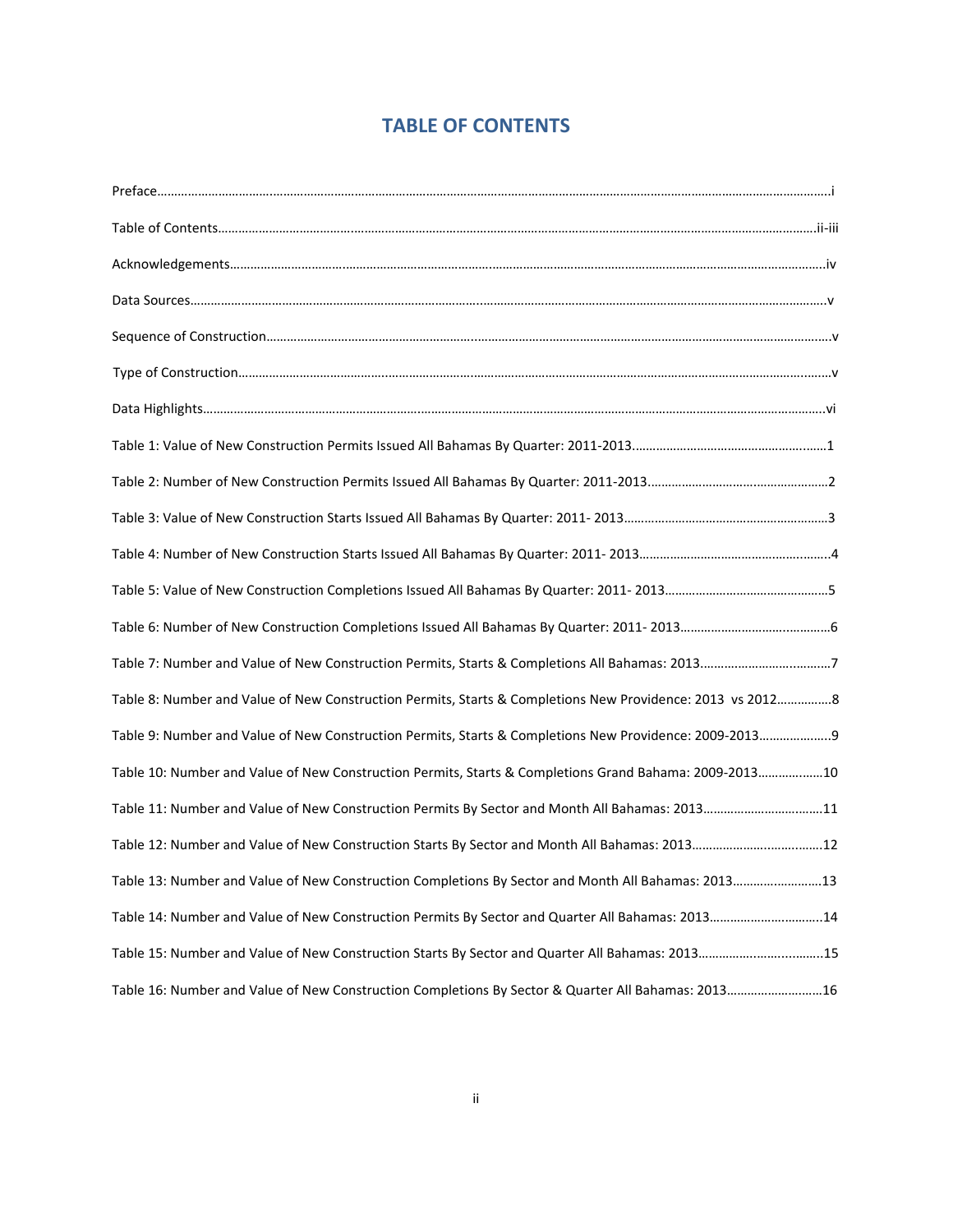| Table 17: Number and Value of Permits By Sector and By Month Additions/Renovations All Bahamas 201317 |  |
|-------------------------------------------------------------------------------------------------------|--|
|                                                                                                       |  |
| Table 19: Number and Value of New Construction Permits, Starts &                                      |  |
|                                                                                                       |  |
| Table 20: Number and Value of New Construction Permits, Starts &                                      |  |
|                                                                                                       |  |
| Table 21: Number and Value of New Construction Permits, Starts &                                      |  |
|                                                                                                       |  |
| Table 22: Number and Value of New Construction Permits, Starts &                                      |  |
|                                                                                                       |  |
| Table 23: Number and Value of New Construction Permits, Starts &                                      |  |
|                                                                                                       |  |
| Table 24: Number and Value of New Construction Permits, Starts &                                      |  |
|                                                                                                       |  |
| Table 25: Number and Value of New Construction Permits, Starts &                                      |  |
|                                                                                                       |  |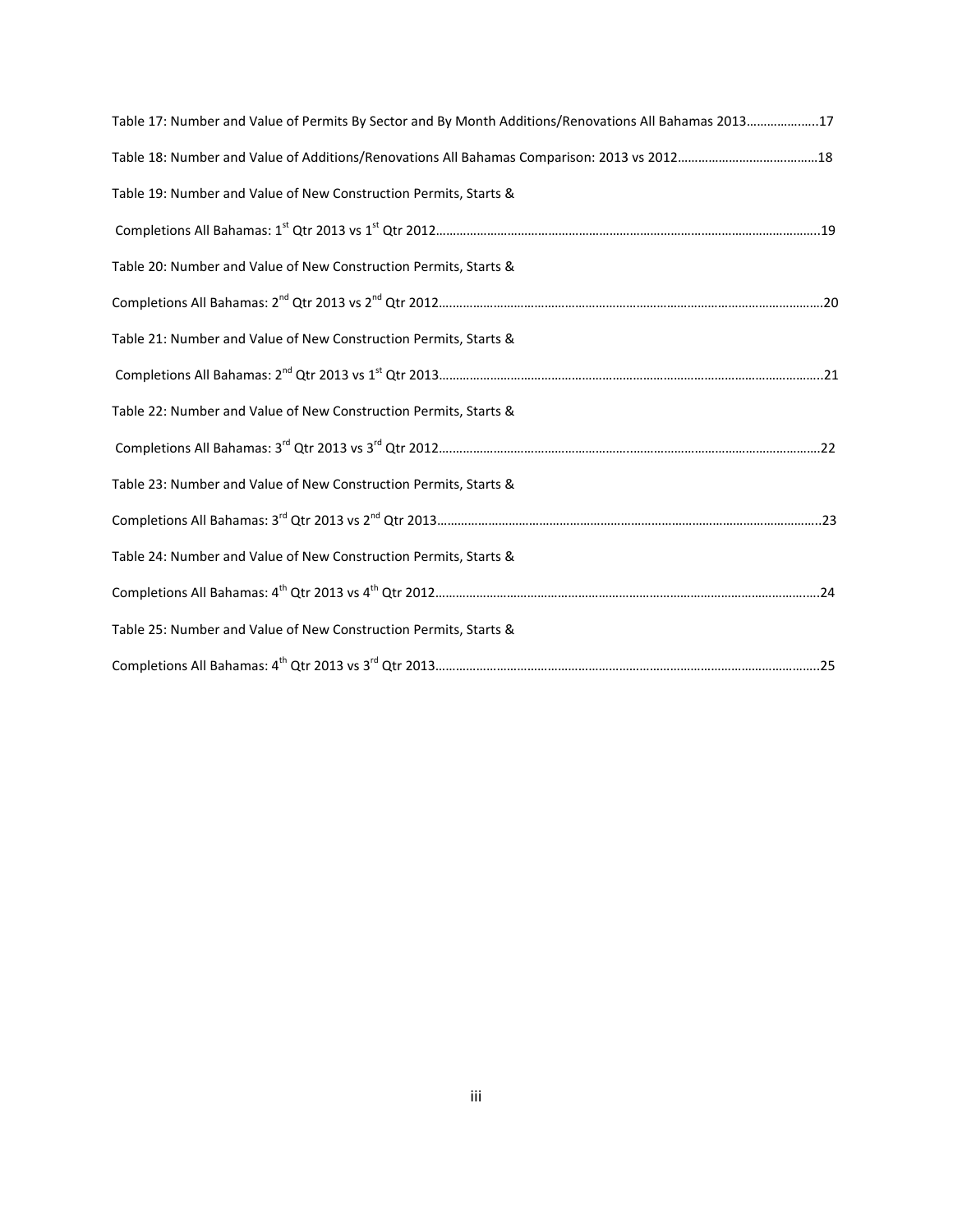#### **ACKNOWLEDGEMENTS**

This report was produced by the National Accounts Section of the Department of Statistics, consisting of Dwayne Archer, Antonice Bethel, Rudia Miller, Denise Rolle, Stephen Thompson and Portia Tulloch, under the supervision of Clarice Turnquest.

Special thanks to Clara Lowe and Nicole Pinder of the Department of Statistics Freeport Office, staff of the Building Control Division of the Ministry of Works New Providence and Grand Bahama, the Grand Bahama Port Authority and the Department of Local Government.

The Department of Statistics thanks you for your cooperation and support over the past years and more notably for your assistance leading to this release.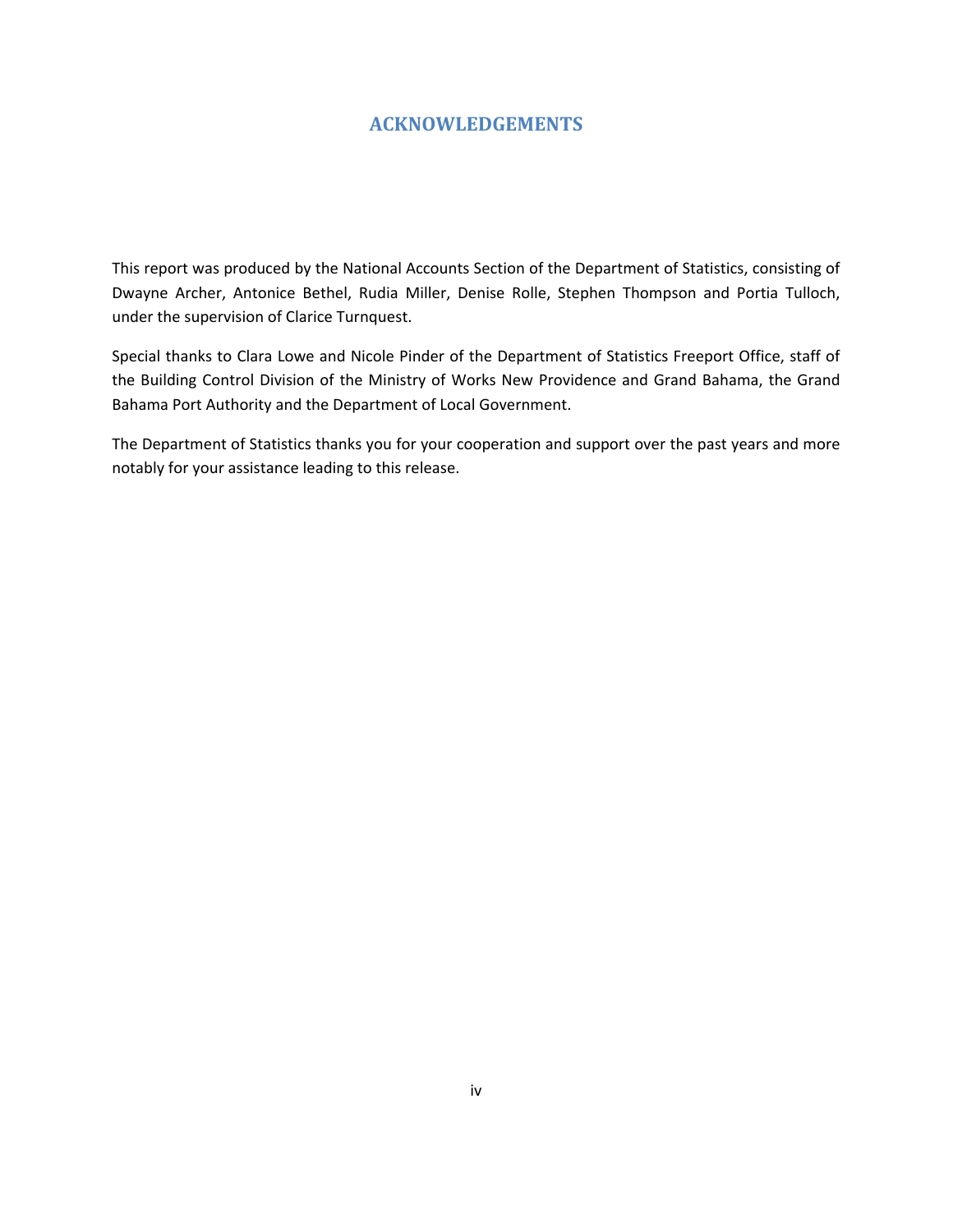# **DATA SOURCES**

The basic data is collected by the Ministry of Works (New Providence and Grand Bahama), Department of Local Government and the Grand Bahama Port Authority. The information is collected and summarized on a monthly basis by the aforementioned organizations, then forwarded to the Department of Statistics where it is processed, analyzed, data entered and published. The Permits data includes New Providence, Grand Bahama and the Family Islands. The Starts and Completions are only New Providence and Grand Bahama.

# **SEQUENCE OF CONSTRUCTION**

Construction *Permits* represent permission to construct, add or renovate a structure (i.e. buildings, walls, docks, etc.) at which time the estimated cost of the proposed structure is given.

Construction *Starts* represent those structures on which construction has begun.

Construction *Completions* represent those structures which are registered as being completed.

# **TYPE OF CONSTRUCTION**

*"Public"* represents construction of buildings for public use such as schools, offices, airports, etc. by the Government.

*"Private/Residential"* represents construction of residential structures such as houses, apartments and duplexes.

*"Commercial/Industrial"* represents construction of offices, churches, malls, hotels etc. by private businesses or individuals.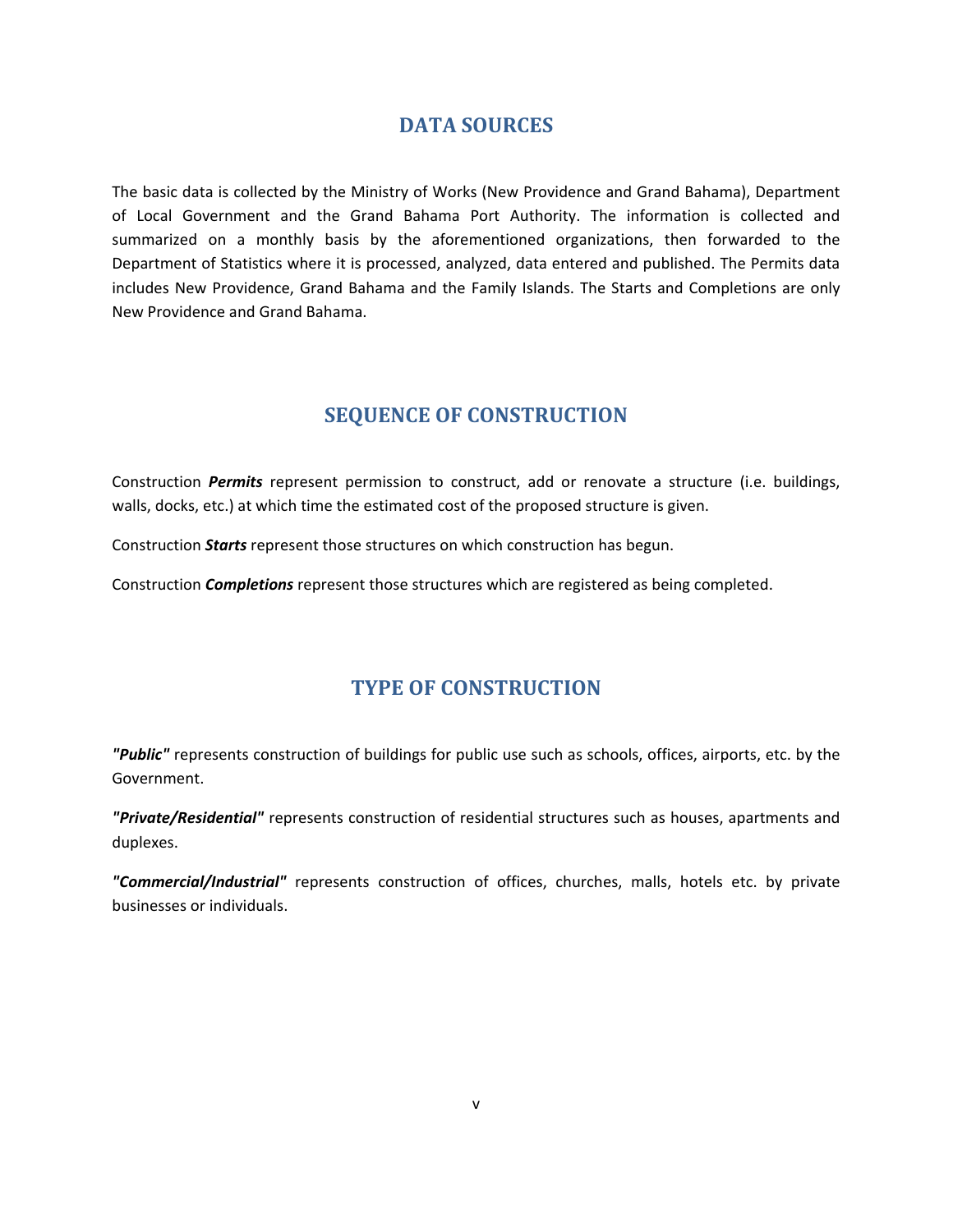### **DATA HIGHLIGHTS**

#### **BUILDING CONSTRUCTION STATISTICS**

#### **CONSTRUCTION PERMITS**

The annual data for 2013 indicated that the total number of New Construction Permits Issued, 1462, was 23.7% lower than the 2012 figure of 1,916. There was also a decline in the value of Permits Issued over this period, from approximately \$716 million in 2012 to \$472 million in 2013, a drop of 34%. The most significant impacts during this period occurred during the fourth quarter of 2013, in Grand Bahama, where a total of 70 Permits Issued, with a value of \$19 million indicated a significant decline over the same period in 2012 when there were 111 Permits valued at \$78 million. The decrease was 37% and 75%, respectively. Activities which took place in the first quarter of 2013 in The Family Islands also impacted the decline in the value of Permits Issued. During that period the value of Permits Issued in the islands was \$190 thousand which was considerably lower than the first quarter 2012 figure of \$79 million, a decrease of 99.8%. Additionally, New Providence had an overall decrease for 2013 versus 2012 in the Value of Permits Issued which fell by 12.1% or \$55 million.

#### **CONSTRUCTION STARTS**

Data for 2013 indicate that the total number of New Construction Starts, 405, was 13.3% lower than that of 2012, which was 467. The value on the other hand showed an increase of 20%, from \$117 million in 2012 to \$140 million in 2013. In the Commercial Sector the value of Construction Starts increased substantially, 153%, from \$21 million in 2012 to \$53 million a year later. This increase was mainly the result of construction starts which took place in New Providence during the third quarter of 2013. These starts were valued at \$36 million in comparison to \$3.4 million recorded in the third quarter of 2012. Overall, the value of Construction Starts in New Providence was \$126 million in 2013, an increase of 25% over the 2012 figure of \$101 million.

#### **CONSTRUCTION COMPLETIONS**

The total number of New Construction Completions for 2013 showed a decrease of 100 units from that of the previous year, with 807 recorded in 2012 and 707 in 2013. The total value reflected a decrease of 32%, from \$317 million in 2012 to \$216 million in 2013. The bulk of this drop was reflected in the Commercial Sector for Grand Bahama, which decreased from \$87 million in 2012 to \$8 million in 2013 and in the Private Sector for New Providence which fell from \$129 million in 2012 to \$111 in 2013.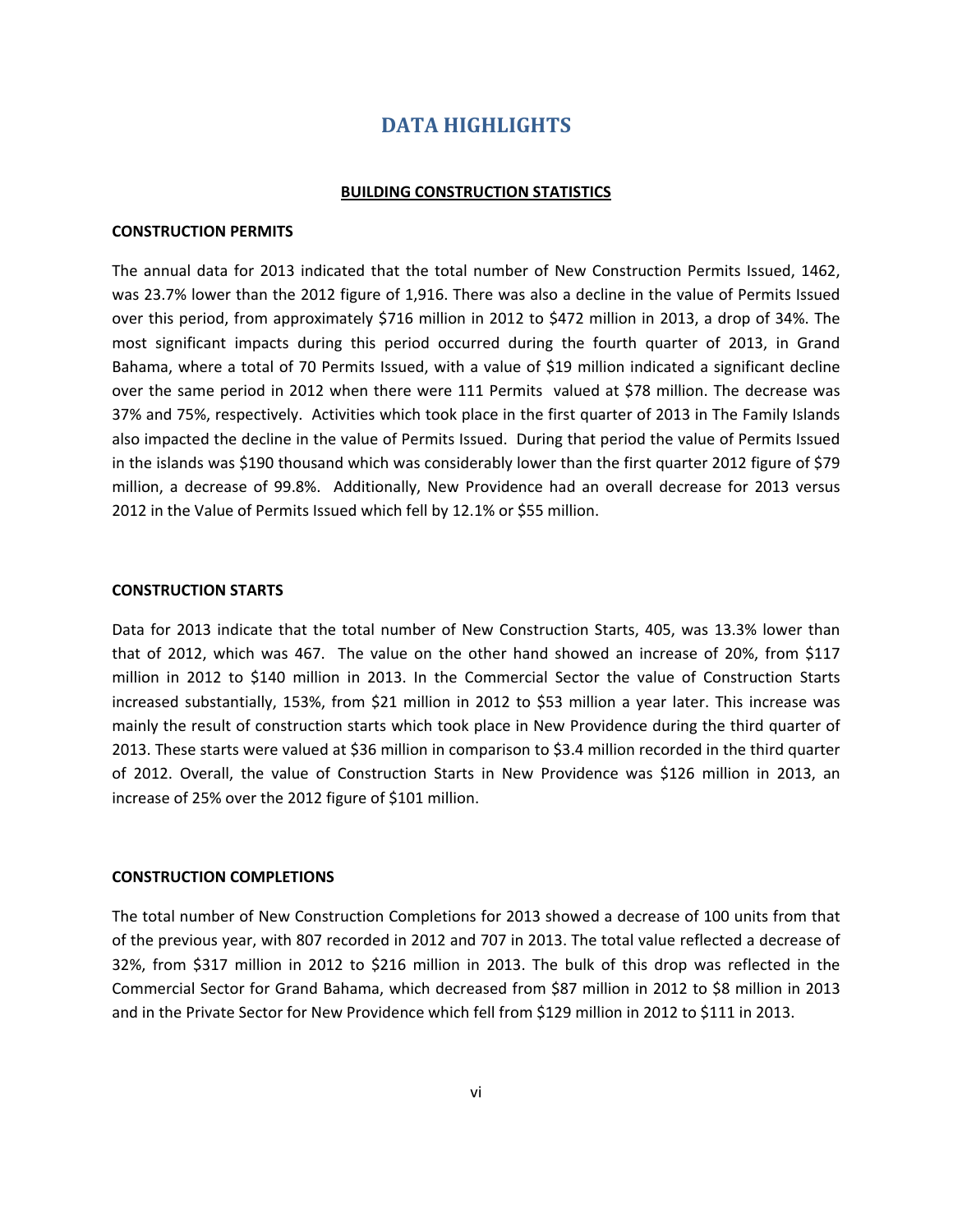**TABLE 1:**

#### **ALL BAHAMAS BY QUARTER2011-2013 VALUE OF NEW CONSTRUCTION PERMITS ISSUED**

|         |                      |                               |        |                |                      |                          |        |                |                      |                          |        |                |                      | (B\$ '000)                     |        |                |
|---------|----------------------|-------------------------------|--------|----------------|----------------------|--------------------------|--------|----------------|----------------------|--------------------------|--------|----------------|----------------------|--------------------------------|--------|----------------|
|         |                      | <b>NEW PROVIDENCE</b>         |        |                | <b>GRAND BAHAMA</b>  |                          |        |                |                      | <b>FAMILY ISLANDS</b>    |        |                | <b>TOTAL</b>         |                                |        |                |
| Period  | Private/ Residential | Commercial<br>×<br>Industrial | Public | Value<br>Total | Private/ Residential | Commercial<br>Industrial | Public | Value<br>Total | Private/ Residential | Commercial<br>Industrial | Public | Value<br>Total | Private/ Residential | Commercial<br>Ő.<br>Industrial | Public | Value<br>Total |
| 2011    | 286,332              | 1,454,151                     | 12,053 | 1,752,537      | 34,051               | 29,023                   | 2,575  | 65,649         | 17,867               | 25,481                   | 2,575  | 45,923         | 338,251              | 1,508,656                      | 17,202 | 864,109        |
| 1st QTR | 88,849               | 12,052                        | 958    | 101,859        | 6,939                | 15,534                   | 652    | 23,125         | 6,871                | 3,493                    | 652    | 11,016         | 102,660              | 31,079                         | 2,261  | 135,999        |
| 2nd QTR | 77,673               | 1,347,750                     | 6,316  | 1,431,739      | 8,566                | 3,257                    |        | 11,823         | 6,140                | 865                      |        | 7,005          | 92,379               | 1,351,871                      | 6,316  | 1,450,566      |
| 3rd QTR | 66,69                | 10.914                        | 3,470  | 81,075         | 12,015               | 3,221                    |        | 15,235         | 3,813                | 4.079                    |        | 7,892          | 82,519               | 18,213                         | 3,470  | 104,202        |
| 4th QTR | 53,119               | 83,435                        | 1,310  | 137,864        | 6,531                | 7.012                    | 1,923  | 15,466         | 1,043                | 17,045                   | 1,923  | 20,011         | 60,693               | 107,493                        | 5.155  | 173,341        |
| 2012    | 263,955              | 188,059                       | 5.450  | 457,464        | 24,487               | 126,239                  | 398    | 151,124        | 18,491               | 58,931                   | 29,896 | 107,318        | 306,933              | 373,228                        | 35,745 | 715,906        |
| 1st QTR | 54,117               | 20,417                        | 2.715  | 77.249         | 4,468                | 12,343                   |        | 16,819         | 7,157                | 57,140                   | 14,980 | 79,278         | 65,743               | 89,900                         | 17,704 | 173,346        |
| 2nd QTR | 65,81                | 40,027                        | 1,897  | 107,739        | 6,730                | 5,951                    |        | 12,681         | 4.182                | 921                      |        | 5.103          | 76,727               | 46,899                         | 1,897  | 125,524        |
| 3rd QTR | 71,633               | 57,892                        | 64     | 129,589        | 5.739                | 37,651                   | 390    | 43,779         | 3,870                | 216                      | 14,900 | 18,985         | 81.241               | 95,759                         | 15,353 | 192,354        |
| 4th QTR | 72,389               | 69,723                        | 774    | 142,886        | 7,550                | 70,294                   |        | 77,844         | 3,283                | 653                      |        | 3,952          | 83,222               | 140,670                        | 790    | 224,682        |
| 2013    | 228,310              | 152,160                       | 21,747 | 402,217        | 23,565               | 41,063                   | 756    | 65,384         | 53                   | 4,557                    |        | 4,610          | 251,928              | 197,780                        | 22,503 | 472,211        |
| 1st QTR | 66,838               | 19,296                        | 11,304 | 97,439         | 4,655                | 17,954                   |        | 22,609         |                      | 138                      |        | 190            | 71,547               | 37,388                         | 11,304 | 120,238        |
| 2nd QTR | 49,020               | 22,267                        | 1,925  | 73,213         | 4.872                | 4.119                    | 756    | 9,747          |                      | 2,045                    |        | 2,045          | 53,892               | 28,430                         | 2,682  | 85,005         |
| 3rd QTR | 66,592               | 45,712                        | 5.722  | 118,027        | 9.162                | 4.418                    |        | 13,580         |                      | 2.375                    |        | 2.375          | 75,754               | 52,505                         | 5,722  | 133,981        |
| 4th QTR | 45,859               | 64,884                        | 2,795  | 113,538        | 4,876                | 14,572                   |        | 19,448         |                      |                          |        |                | 50,735               | 79,456                         | 2,795  | 132,986        |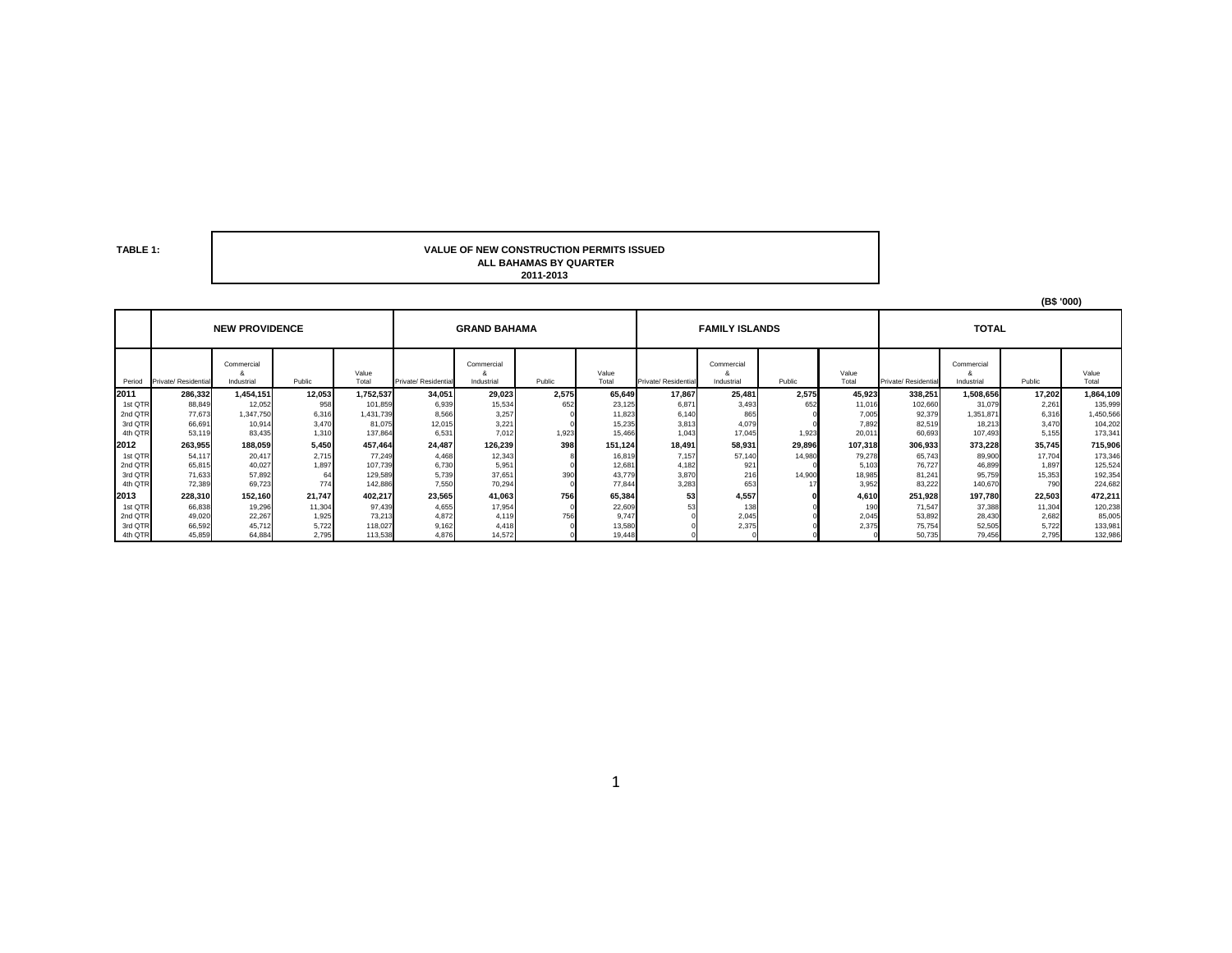**TABLE 2:**

#### **ALL BAHAMAS BY QUARTER 2011-2013 NUMBER OF NEW CONSTRUCTION PERMITS ISSUED**

|         | <b>NEW PROVIDENCE</b>   |                               |        |                 | <b>GRAND BAHAMA</b>     |                               |        |                 | <b>FAMILY ISLANDS</b>   |                               |        |                 | <b>TOTAL</b>            |                               |        |                 |
|---------|-------------------------|-------------------------------|--------|-----------------|-------------------------|-------------------------------|--------|-----------------|-------------------------|-------------------------------|--------|-----------------|-------------------------|-------------------------------|--------|-----------------|
| Period  | Private/<br>Residential | Commercial<br>ጼ<br>Industrial | Public | Number<br>Total | Private/<br>Residential | Commercial<br>&<br>Industrial | Public | Number<br>Total | Private/<br>Residential | Commercial<br>&<br>Industrial | Public | Number<br>Total | Private/<br>Residential | Commercial<br>&<br>Industrial | Public | Number<br>Total |
| 2011    | 1,047                   | 210                           | 27     | 1,284           | 324                     | 140                           | 6      | 470             | 157                     | 35 <sub>1</sub>               |        | 194             | 1,528                   | 385                           | 35     | 1,948           |
| 1st QTR | 275                     | 49                            |        | 326             | 67                      | 38                            |        | 109             | 60                      | 14                            |        | 74              | 402                     | 101                           |        | 509             |
| 2nd QTR | 243                     | 53                            | 10     | 306             | 84                      | 48                            |        | 132             | 64                      | 10                            |        | 75              | 391                     | 111                           |        | 513             |
| 3rd QTR | 287                     | 47                            |        | 343             | 116                     | 28                            |        | 144             | 21                      | 10 <sup>1</sup>               |        | 31              | 424                     | 85                            |        | 518             |
| 4th QTR | 242                     | 61                            |        | 309             | 57                      | 26                            |        | 85              | 12                      |                               |        | 14              | 311                     | 88                            |        | 408             |
| 2012    | 1,041                   | 250                           | 14     | 1,305           | <b>218</b>              | 167                           |        | 388             | 178                     | 41                            |        | 223             | 1,437                   | 458                           | 21     | 1,916           |
| 1st QTR | 310                     | 48                            |        | 364             | 46                      | 28                            |        | 76              | 71                      | 15                            |        | 88              | 427                     | 91                            | 10     | 528             |
| 2nd QTR | 265                     | 66                            |        | 336             | 58                      | 37                            |        | 95              | 37                      |                               |        | 45              | 360                     | 111                           |        | 476             |
| 3rd QTR | 243                     | 74                            |        | 318             | 43                      | 62                            |        | 106             | 38                      |                               |        | 46              | 324                     | 143                           |        | 470             |
| 4th QTR | 223                     | 62                            |        | 287             | 71                      | 40                            |        | 111             | 32                      | 11                            |        | 44              | 326                     | 113                           |        | 442             |
| 2013    | 873                     | 274                           | 18     | 1,165           | 181                     | 105                           |        | 287             |                         |                               |        | 10 <sup>1</sup> | 1,055                   | 388                           | 19     | 1,462           |
| 1st QTR | 202                     | 46                            |        | 250             | 38                      | 33                            |        | 71              |                         |                               |        |                 | 241                     | 80                            |        | 323             |
| 2nd QTR | 205                     | 72                            |        | 280             | 29                      | 25                            |        | 55              |                         |                               |        |                 | 234                     | 100                           |        | 338             |
| 3rd QTR | 268                     | 83                            | 10     | 361             | 68                      | 23                            |        | 91              |                         |                               |        |                 | 336                     | 111                           | 10     | 457             |
| 4th QTR | 198                     | 73                            |        | 274             | 46                      | 24                            |        | 70              |                         |                               |        |                 | 244                     | 97                            |        | 344             |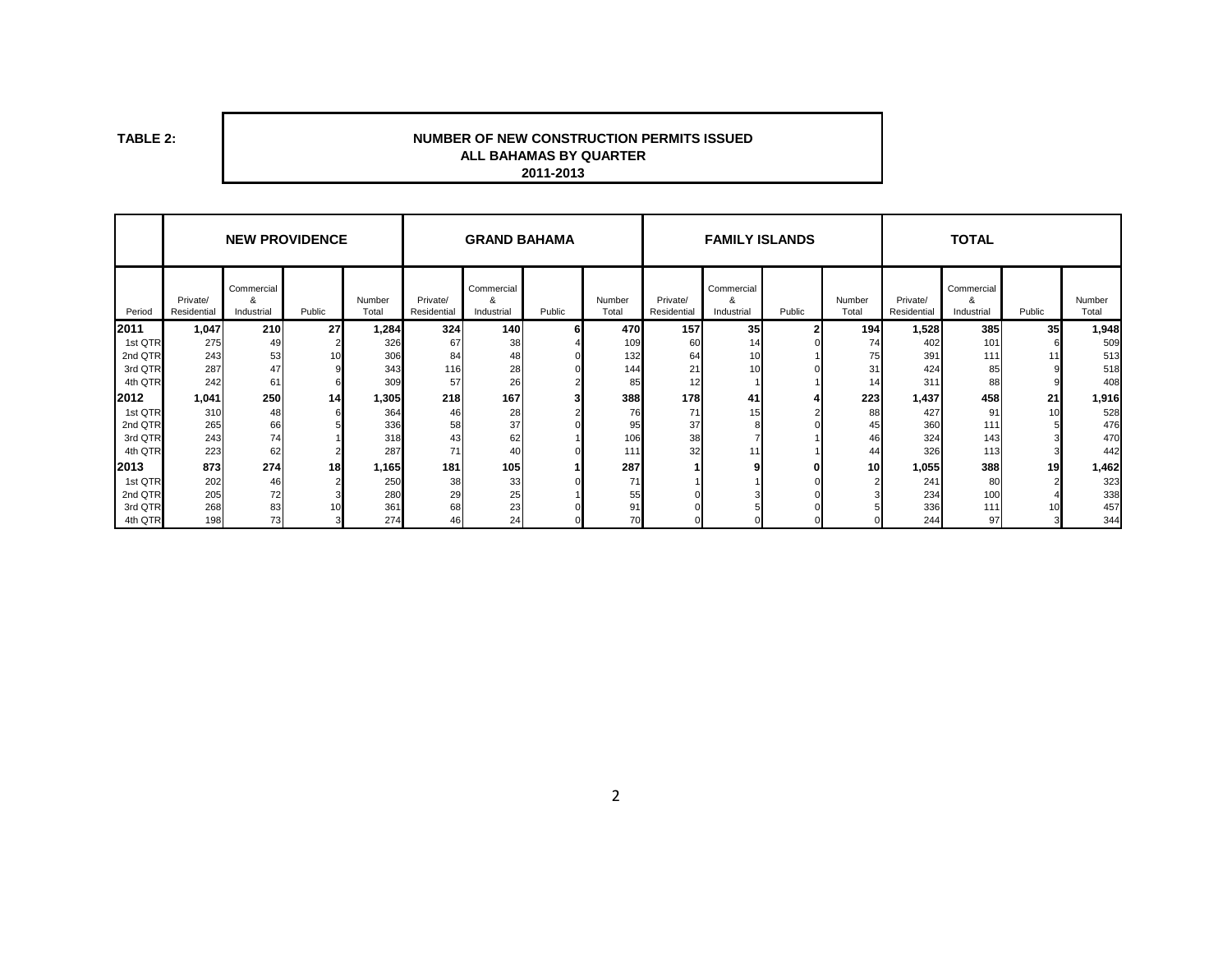**TABLE 3:**

#### **2011-2013 VALUE OF NEW CONSTRUCTION STARTS ISSUED ALL BAHAMAS BY QUARTER**

**(B\$ '000)**

|         |             | <b>NEW PROVIDENCE</b> |              |         |             | <b>GRAND BAHAMA</b> |                | <b>TOTAL</b> |             |                 |          |         |
|---------|-------------|-----------------------|--------------|---------|-------------|---------------------|----------------|--------------|-------------|-----------------|----------|---------|
|         | Private/    | Commercial<br>&       |              | Value   | Private/    | Commercial<br>&     |                | Value        | Private/    | Commercial<br>& |          | Value   |
| Period  | Residential | Industrial            | Public       | Total   | Residential | Industrial          | Public         | Total        | Residential | Industrial      | Public   | Total   |
| 2011    | 84,065      | 32,460                | 1,141        | 117,665 | 18,861      | 9,688               | 1,250          | 29,799       | 102,926     | 42,148          | 2,391    | 147,465 |
| 1st QTR | 19,054      | 18,216                | 1,141        | 38,410  | 3,709       | 3,023               | $\overline{0}$ | 6,732        | 22,763      | 21,239          | 1,141    | 45,142  |
| 2nd QTR | 27,768      | 3,792                 | $\Omega$     | 31,560  | 6,499       | 592                 | $\overline{0}$ | 7,092        | 34,268      | 4,384           |          | 38,652  |
| 3rd QTR | 23,020      | 9,260                 | 0            | 32,280  | 5,204       | 177                 | 0              | 5,381        | 28,224      | 9,437           | $\Omega$ | 37,662  |
| 4th QTR | 14,223      | 1,192                 | $\Omega$     | 15,415  | 3,449       | 5,895               | 1,250          | 10,594       | 17,672      | 7,087           | 1,250    | 26,009  |
| 2012    | 83,660      | 17,014                | 0            | 100,674 | 11,894      | 4,078               | $\bf{0}$       | 15,972       | 95,554      | 21,093          | 0        | 116,646 |
| 1st QTR | 27,200      | 6,813                 | $\mathbf{0}$ | 34,013  | 3,541       | 170                 | $\Omega$       | 3,711        | 30,741      | 6,983           | $\Omega$ | 37,724  |
| 2nd QTR | 18,722      | 3,538                 | $\mathbf{0}$ | 22,261  | 1,692       | 1,197               | $\overline{0}$ | 2,890        | 20,415      | 4,736           | $\Omega$ | 25,151  |
| 3rd QTR | 18,160      | 3,385                 | $\Omega$     | 21,545  | 3,670       | 2,008               | $\overline{0}$ | 5,678        | 21,830      | 5,393           | $\Omega$ | 27,223  |
| 4th QTR | 19,577      | 3,278                 | $\Omega$     | 22,856  | 2,990       | 703                 | $\mathbf{0}$   | 3,693        | 22,567      | 3,982           | $\Omega$ | 26,549  |
| 2013    | 74,250      | 50,989                | 850          | 126,089 | 11,717      | 2,425               | 0              | 14,142       | 85,967      | 53,414          | 850      | 140,231 |
| 1st QTR | 16,111      | 5,354                 | $\Omega$     | 21,464  | 3,266       | 1,267               | $\mathbf{0}$   | 4,533        | 19,376      | 6,621           | $\Omega$ | 25,997  |
| 2nd QTR | 17,301      | 2,710                 | $\mathbf{0}$ | 20,011  | 3,238       | 181                 | $\overline{0}$ | 3,418        | 20,538      | 2,891           | $\Omega$ | 23,429  |
| 3rd QTR | 15,770      | 35,536                | $\Omega$     | 51,306  | 2,250       | 678                 | $\overline{0}$ | 2,928        | 18,020      | 36,214          |          | 54,233  |
| 4th QTR | 25,069      | 7,390                 | 850          | 33,308  | 2,964       | 299                 | $\overline{0}$ | 3,263        | 28,032      | 7,689           | 850      | 36,571  |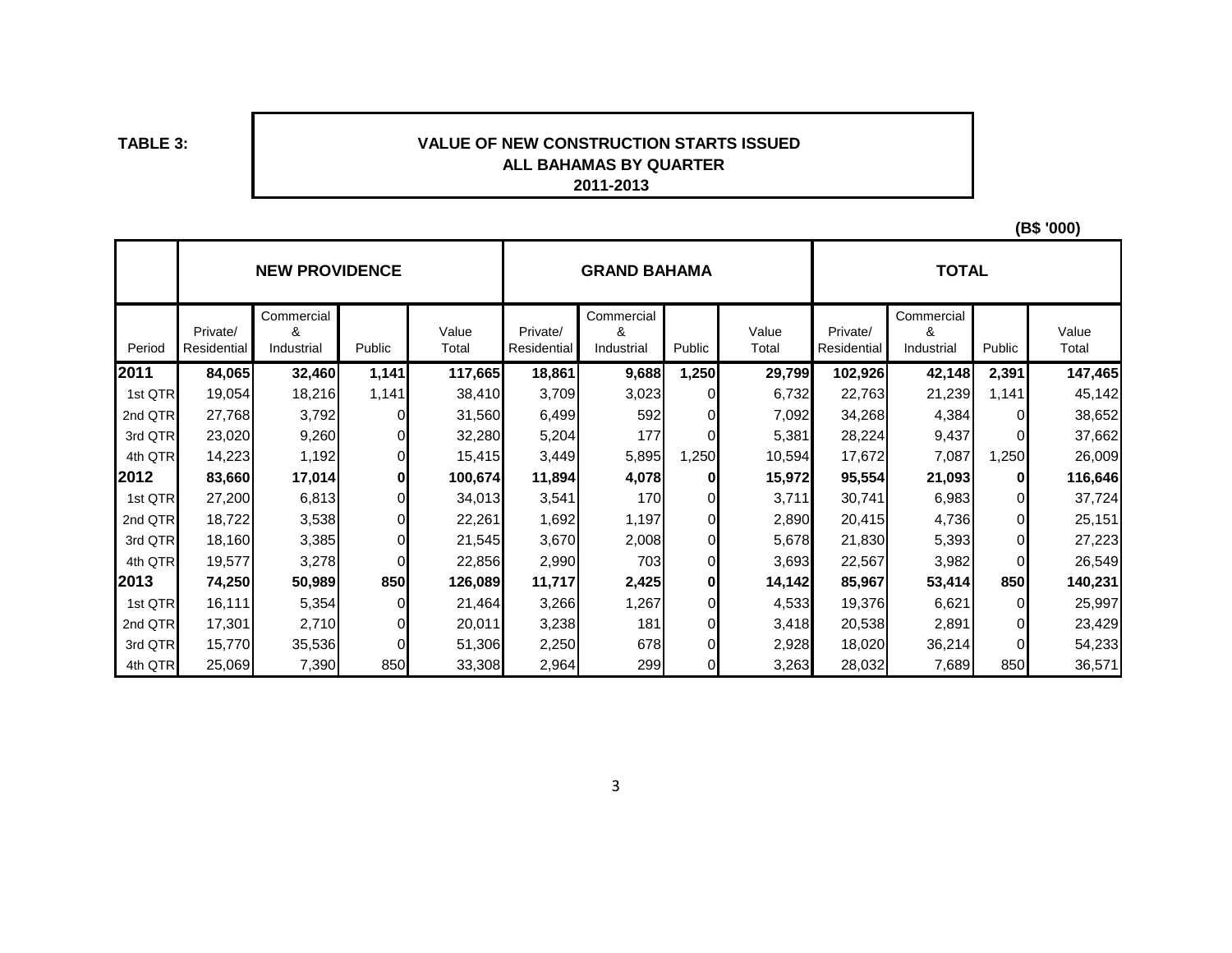**TABLE 4:**

#### **NUMBER OF NEW CONSTRUCTION STARTS ISSUED 2011-2013 ALL BAHAMAS BY QUARTER**

|         |                         | <b>NEW PROVIDENCE</b>         |        |                 |                         | <b>GRAND BAHAMA</b>           |          |                 | <b>THE BAHAMAS</b>      |                               |              |                 |
|---------|-------------------------|-------------------------------|--------|-----------------|-------------------------|-------------------------------|----------|-----------------|-------------------------|-------------------------------|--------------|-----------------|
| Period  | Private/<br>Residential | Commercial<br>&<br>Industrial | Public | Number<br>Total | Private/<br>Residential | Commercial<br>&<br>Industrial | Public   | Number<br>Total | Private/<br>Residential | Commercial<br>&<br>Industrial | Public       | Number<br>Total |
| 2011    | 381                     | 38                            |        | 420             | 135                     | 28                            |          | 164             | 516                     | 66                            | $\mathbf{2}$ | 584             |
| 1st QTR | 108                     | 10 <sub>l</sub>               |        | 119             | 27                      | 12                            | $\Omega$ | 39              | 135                     | 22                            |              | 158             |
| 2nd QTR | 96                      | 11                            |        | 107             | 38                      | 6                             | 0        | 44              | 134                     | 17                            |              | 151             |
| 3rd QTR | 89                      | 13                            |        | 102             | 43                      | 3                             | $\Omega$ | 46              | 132                     | 16                            |              | 148             |
| 4th QTR | 88                      | $\overline{4}$                |        | 92              | 27                      |                               |          | 35              | 115                     | 11                            |              | 127             |
| 2012    | 331                     | 34                            |        | 365             | 78                      | 24                            | 0        | 102             | 409                     | 58                            |              | 467             |
| 1st QTR | 118                     | 10 <sub>l</sub>               |        | 128             | 28                      | 3                             | 0        | 31              | 146                     | 13                            |              | 159             |
| 2nd QTR | 78                      | 9                             |        | 87              | 14                      | 5                             | $\Omega$ | 19              | 92                      | 14                            |              | 106             |
| 3rd QTR | 72                      | 7                             |        | 79              | 19                      | 11                            | 0        | 30              | 91                      | 18                            |              | 109             |
| 4th QTR | 63                      | 8 <sup>1</sup>                |        | 71              | 17                      | 5                             | $\Omega$ | 22              | 80                      | 13                            |              | 93              |
| 2013    | 279                     | 45                            |        | 325             | 59                      | 21                            | 0        | 80              | 338                     | 66                            |              | 405             |
| 1st QTR | 71                      | 11                            |        | 82              | 15                      | 6                             | $\bf{0}$ | 21              | 86                      | 17                            |              | 103             |
| 2nd QTR | 60                      | 5 <sub>l</sub>                |        | 65              | 16                      | 6                             | 0        | 22              | 76                      | 11                            |              | 87              |
| 3rd QTR | 65                      | 17                            |        | 82              | 11                      |                               | 0        | 15              | 76                      | 21                            |              | 97              |
| 4th QTR | 83                      | 12                            |        | 96              | 17                      | 5                             | 0        | 22              | 100                     | 17                            |              | 118             |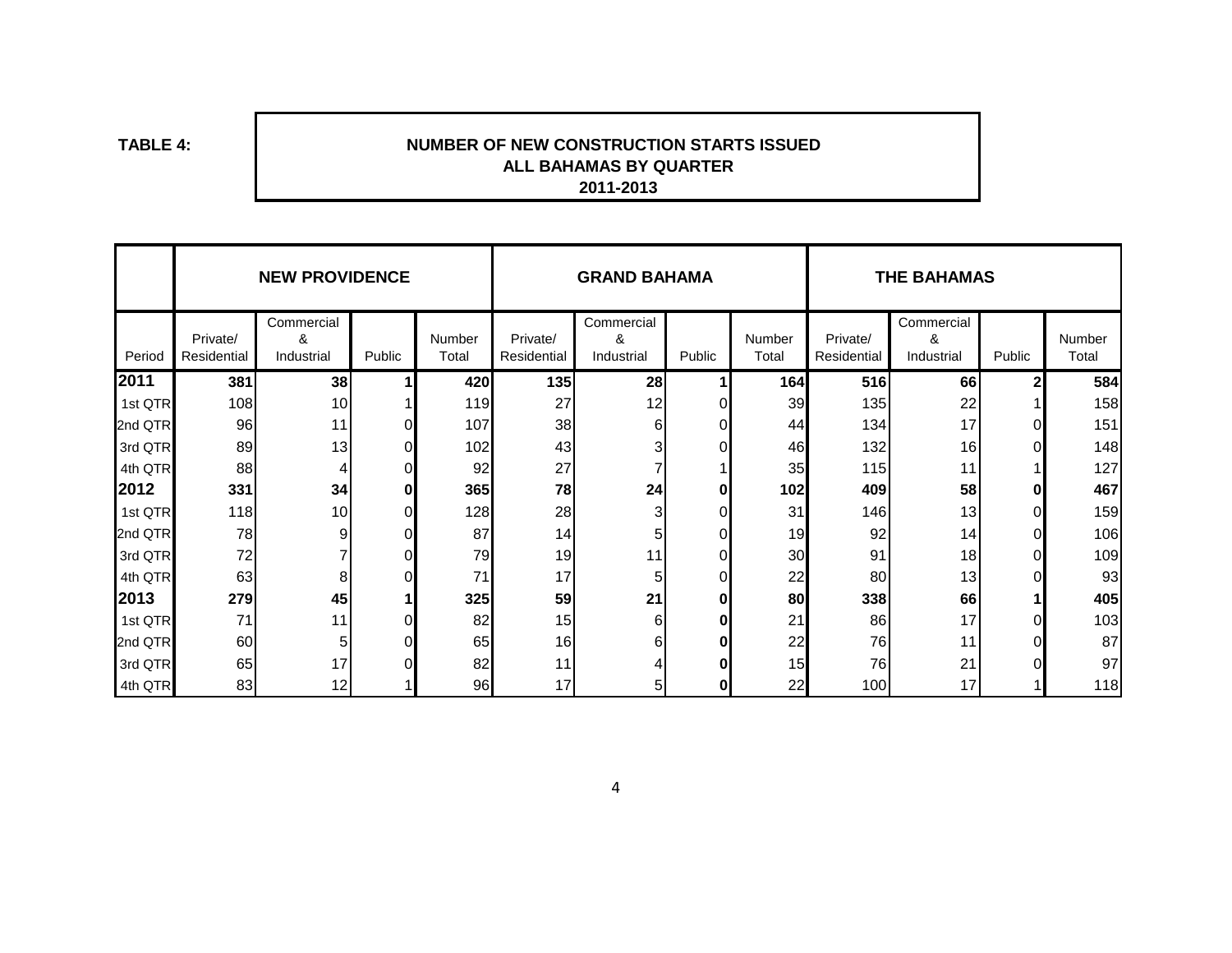**TABLE 5:**

#### **VALUE OF NEW CONSTRUCTION COMPLETIONS ISSUED 2011-2013ALL BAHAMAS BY QUARTER**

|         |                                | <b>NEW PROVIDENCE</b>         |         |                |                         | <b>GRAND BAHAMA</b>           |        |                | <b>TOTAL</b>            |                               |          |                |  |
|---------|--------------------------------|-------------------------------|---------|----------------|-------------------------|-------------------------------|--------|----------------|-------------------------|-------------------------------|----------|----------------|--|
| Period  | Private/<br><b>Residential</b> | Commercial<br>&<br>Industrial | Public  | Value<br>Total | Private/<br>Residential | Commercial<br>&<br>Industrial | Public | Value<br>Total | Private/<br>Residential | Commercial<br>&<br>Industrial | Public   | Value<br>Total |  |
| 2011    | 146,174                        | 73,344                        | 151,400 | 370,918        | 28,881                  | 100,531                       | 247    | 129,659        | 175,055                 | 173,875                       | 151,647  | 500,577        |  |
| 1st QTR | 36,903                         | 14,914                        | 150,000 | 201,817        | 5,306                   | 46,120                        | 35     | 51,462         | 42,210                  | 61,034                        | 150,035  | 253,279        |  |
| 2nd QTR | 39,179                         | 38,242                        |         | 77,421         | 12,137                  | 25,884                        | 0      | 38,021         | 51,315                  | 64,126                        | 0        | 115,442        |  |
| 3rd QTR | 28,407                         | 3,707                         | 1,400   | 33,515         | 3,360                   | 25,825                        | 0      | 29,185         | 31,767                  | 29,532                        | 1,400    | 62,700         |  |
| 4th QTR | 41,685                         | 16,480                        |         | 58,165         | 8,078                   | 2,702                         | 212    | 10,992         | 49,763                  | 19,183                        | 212      | 69,157         |  |
| 2012    | 128,762                        | 73,901                        | 39      | 202,701        | 24,527                  | 86,864                        | 3,018  | 114,409        | 153,289                 | 160,764                       | 3,057    | 317,111        |  |
| 1st QTR | 26,737                         | 23,287                        |         | 50,025         | 5,935                   | 2,481                         | 1,768  | 10,183         | 32,672                  | 25,768                        | 1,768    | 60,208         |  |
| 2nd QTR | 24,669                         | 5,371                         |         | 30,039         | 6,017                   | 4,589                         | 1,250  | 11,856         | 30,686                  | 9,959                         | 1,250    | 41,895         |  |
| 3rd QTR | 45,192                         | 24,087                        |         | 69,279         | 7,337                   | 3,762                         |        | 11,100         | 52,529                  | 27,850                        | $\Omega$ | 80,379         |  |
| 4th QTR | 32,164                         | 21,155                        | 39      | 53,358         | 5,238                   | 76,032                        |        | 81,271         | 37,402                  | 97,187                        | 39       | 134,628        |  |
| 2013    | 110,899                        | 69,770                        | 1,252   | 181,921        | 25,657                  | 8,295                         | 756    | 34,708         | 136,556                 | 78,065                        | 2,008    | 216,629        |  |
| 1st QTR | 21,842                         | 23,333                        |         | 45,175         | 12,509                  | 2,055                         | 0      | 14,564         | 34,351                  | 25,387                        |          | 59,739         |  |
| 2nd QTR | 36,465                         | 7,191                         | 556     | 44,212         | 4,436                   | 2,375                         |        | 6,812          | 40,901                  | 9,567                         | 556      | 51,024         |  |
| 3rd QTR | 20,450                         | 19,413                        |         | 39,863         | 2,914                   | 2,632                         |        | 5,545          | 23,364                  | 22,045                        |          | 45,408         |  |
| 4th QTR | 32,142                         | 19,833                        | 696     | 52,672         | 5,797                   | 1,233                         | 756    | 7,787          | 37,940                  | 21,066                        | 1,453    | 60,458         |  |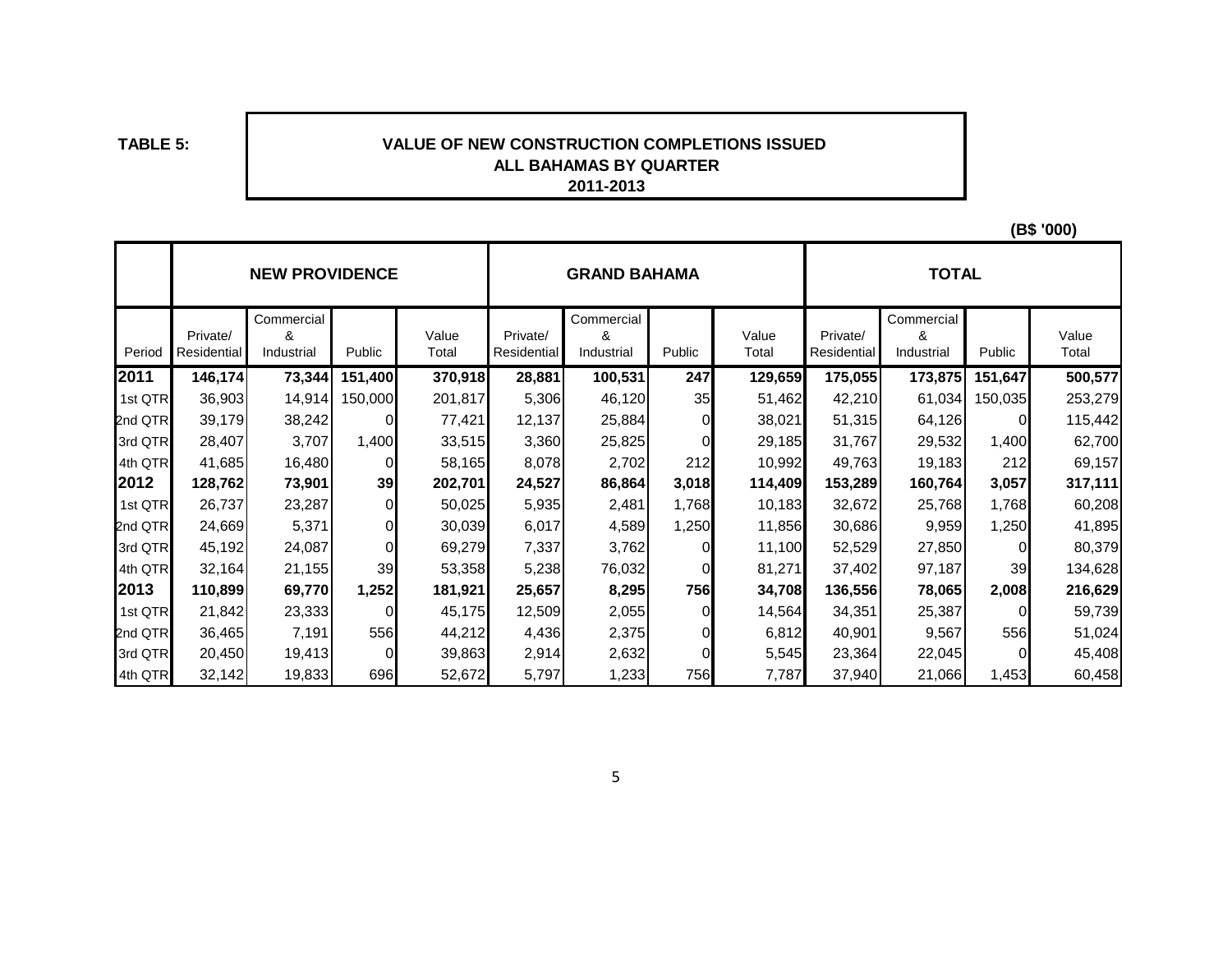**TABLE 6:**

#### **2011- 2013 NUMBER OF NEW CONSTRUCTION COMPLETIONS ISSUED ALL BAHAMAS BY QUARTER**

|         |                         | <b>NEW PROVIDENCE</b>         |              |                 |                         | <b>GRAND BAHAMA</b>           |        |                 | <b>THE BAHAMAS</b>      |                               |        |                 |  |
|---------|-------------------------|-------------------------------|--------------|-----------------|-------------------------|-------------------------------|--------|-----------------|-------------------------|-------------------------------|--------|-----------------|--|
| Period  | Private/<br>Residential | Commercial<br>&<br>Industrial | Public       | Number<br>Total | Private/<br>Residential | Commercial<br>&<br>Industrial | Public | Number<br>Total | Private/<br>Residential | Commercial<br>&<br>Industrial | Public | Number<br>Total |  |
| 2011    | 524                     | 84                            | $\mathbf{z}$ | 610             | 168                     | 77                            | 2      | 247             | 692                     | 161                           | 4      | 857             |  |
| 1st QTR | 123                     | 24                            |              | 148             | 33                      | 22                            |        | 56              | 156                     | 46                            | 2      | 204             |  |
| 2nd QTR | 120                     | 26                            | $\Omega$     | 146             | 58                      | 13                            | O.     | 71              | 178                     | 39                            | 0      | 217             |  |
| 3rd QTR | 121                     | 14                            |              | 136             | 30                      | 14                            |        | 44              | 151                     | 28                            |        | 180             |  |
| 4th QTR | 160                     | 20                            | $\Omega$     | 180             | 47                      | 28                            |        | 76              | 207                     | 48                            |        | 256             |  |
| 2012    | 465                     | 119                           |              | 585             | 155                     | 64                            | 3      | 222             | 620                     | 183                           |        | 807             |  |
| 1st QTR | 107                     | 32                            | 0            | 139             | 49                      | 12                            | 2      | 63              | 156                     | 44                            | 2      | 202             |  |
| 2nd QTR | 101                     | 20                            | $\Omega$     | 121             | 45                      | 12                            |        | 58              | 146                     | 32                            |        | 179             |  |
| 3rd QTR | 120                     | 30                            | $\Omega$     | 150             | 35                      | 20                            | O.     | 55              | 155                     | 50                            | 0      | 205             |  |
| 4th QTR | 137                     | 37                            |              | 175             | 26                      | 20                            |        | 46              | 163                     | 57                            |        | 221             |  |
| 2013    | 418                     | 109                           | 3            | 530             | 126                     | 52                            |        | 179             | 544                     | 161                           | 4      | 709             |  |
| 1st QTR | 95                      | 24                            | $\Omega$     | 119             | 46                      | 12                            | ∩      | 58              | 141                     | 36                            | 0      | 177             |  |
| 2nd QTR | 103                     | 23                            |              | 127             | 29                      | 15                            |        | 44              | 132                     | 38                            |        | $171$           |  |
| 3rd QTR | 87                      | 28                            |              | 115             | 17                      | 8                             |        | 25              | 104                     | 36                            | 0      | 140             |  |
| 4th QTR | 133                     | 34                            |              | 169             | 34                      | 17                            |        | 52              | 167                     | 51                            | 3      | 221             |  |

6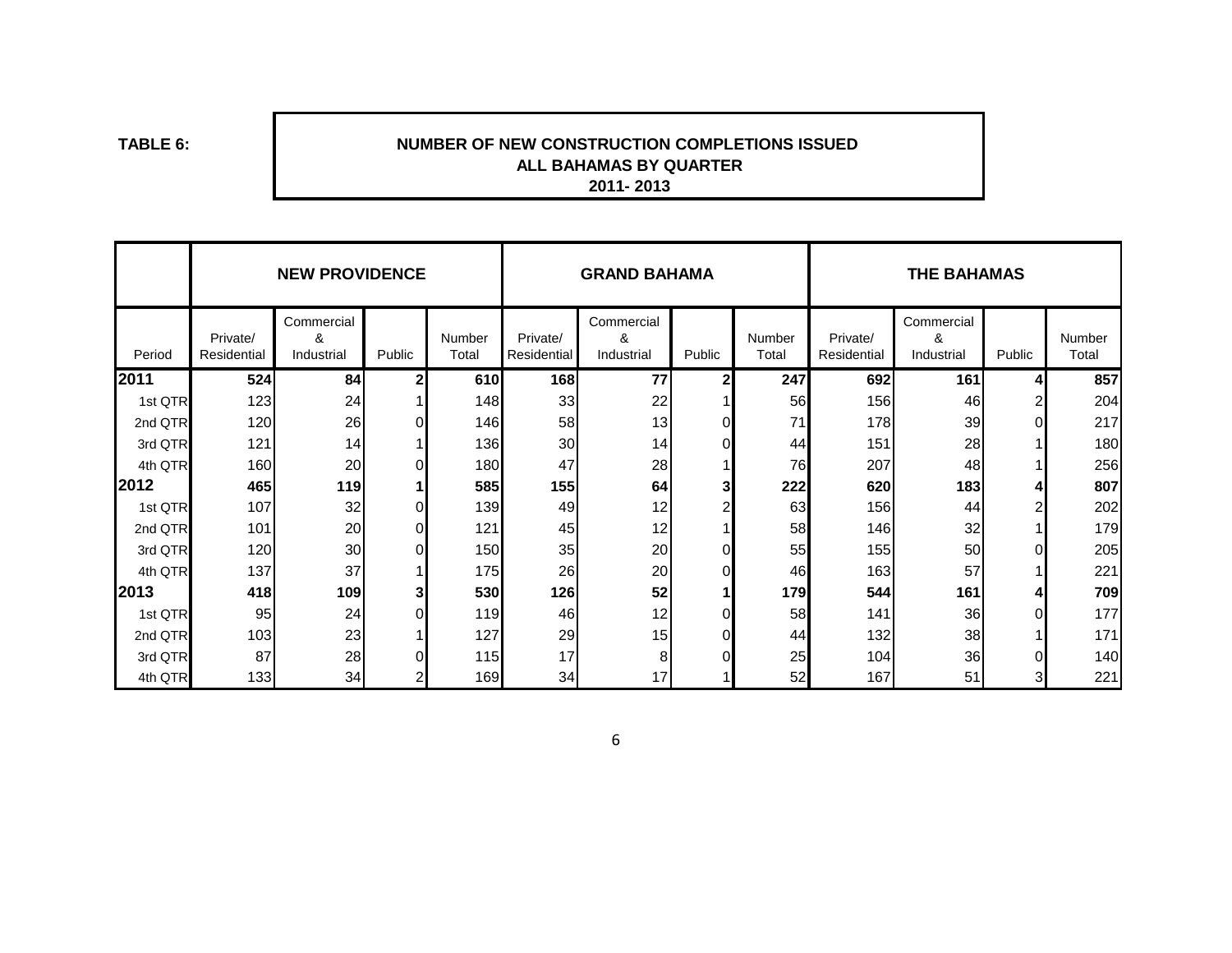**TABLE 7:**

#### **NUMBER AND VALUE OF NEW CONSTRUCTION ALL BAHAMAS - YEAR 2013PERMITS STARTS AND COMPLETIONS**

|                       |           |                     |           |                                 |                |                  |           | <b>TOTAL</b>       |
|-----------------------|-----------|---------------------|-----------|---------------------------------|----------------|------------------|-----------|--------------------|
|                       |           | PRIVATE/RESIDENTIAL |           | <b>COMMERCIAL/INDUSTRIAL</b>    |                | <b>PUBLIC</b>    |           | <b>ALL SECTORS</b> |
| <b>ISLAND</b>         | <b>NO</b> | <b>VALUE B\$</b>    | <b>NO</b> | <b>VALUE B\$</b>                | <b>NO</b>      | <b>VALUE B\$</b> | <b>NO</b> | <b>VALUE B\$</b>   |
|                       |           |                     |           |                                 |                |                  |           |                    |
|                       |           |                     |           | <b>CONSTRUCTION PERMITS</b>     |                |                  |           |                    |
| <b>NEW PROVIDENCE</b> | 873       | 228,309,799         | 274       | 152,160,220                     | 18             | 21,746,749       | 1,165     | 402,216,768        |
| <b>GRAND BAHAMA</b>   | 181       | 23,565,488          | 105       | 41,062,633                      |                | 756,300          | 287       | 65,384,421         |
| <b>FAMILY ISLANDS</b> |           | 52,900              | 9         | 4,556,830                       | $\overline{0}$ |                  | 10        | 4,609,730          |
| <b>TOTAL</b>          | 1,055     | 251,928,187         | 388       | 197,779,683                     | 19             | 22,503,049       | 1,462     | 472,210,919        |
|                       |           |                     |           |                                 |                |                  |           |                    |
|                       |           |                     |           | <b>CONSTRUCTION STARTS</b>      |                |                  |           |                    |
| <b>NEW PROVIDENCE</b> | 279       | 74,249,874          | 45        | 50,989,278                      |                | 849,600          | 325       | 126,088,752        |
| <b>GRAND BAHAMA</b>   | 59        | 11,716,783          | 21        | 2,425,018                       | 0              |                  | 80        | 14,141,801         |
| <b>FAMILY ISLANDS</b> | N/A.      | N/A.                | N/A.      | $N/A$ .                         | N/A.           | $N/A$ .          | N/A.      | N/A.               |
| <b>TOTAL</b>          | 338       | 85,966,657          | 66        | 53,414,296                      | 1              | 849,600          | 405       | 140,230,553        |
|                       |           |                     |           |                                 |                |                  |           |                    |
|                       |           |                     |           | <b>CONSTRUCTION COMPLETIONS</b> |                |                  |           |                    |
| <b>NEW PROVIDENCE</b> | 418       | 110,899,038         | 109       | 69,769,965                      | 3              | 1,252,060        | 530       | 181,921,063        |
| <b>GRAND BAHAMA</b>   | 126       | 25,656,623          | 52        | 8,294,577                       |                | 756,300          | 179       | 34,707,500         |
| <b>FAMILY ISLANDS</b> | N/A.      | N/A.                | N/A.      | $N/A$ .                         | $N/A$ .        | $N/A$ .          | N/A.      | N/A.               |
| <b>TOTAL</b>          | 544       | 136,555,661         | 161       | 78,064,542                      | 4              | 2,008,360        | 709       | 216,628,563        |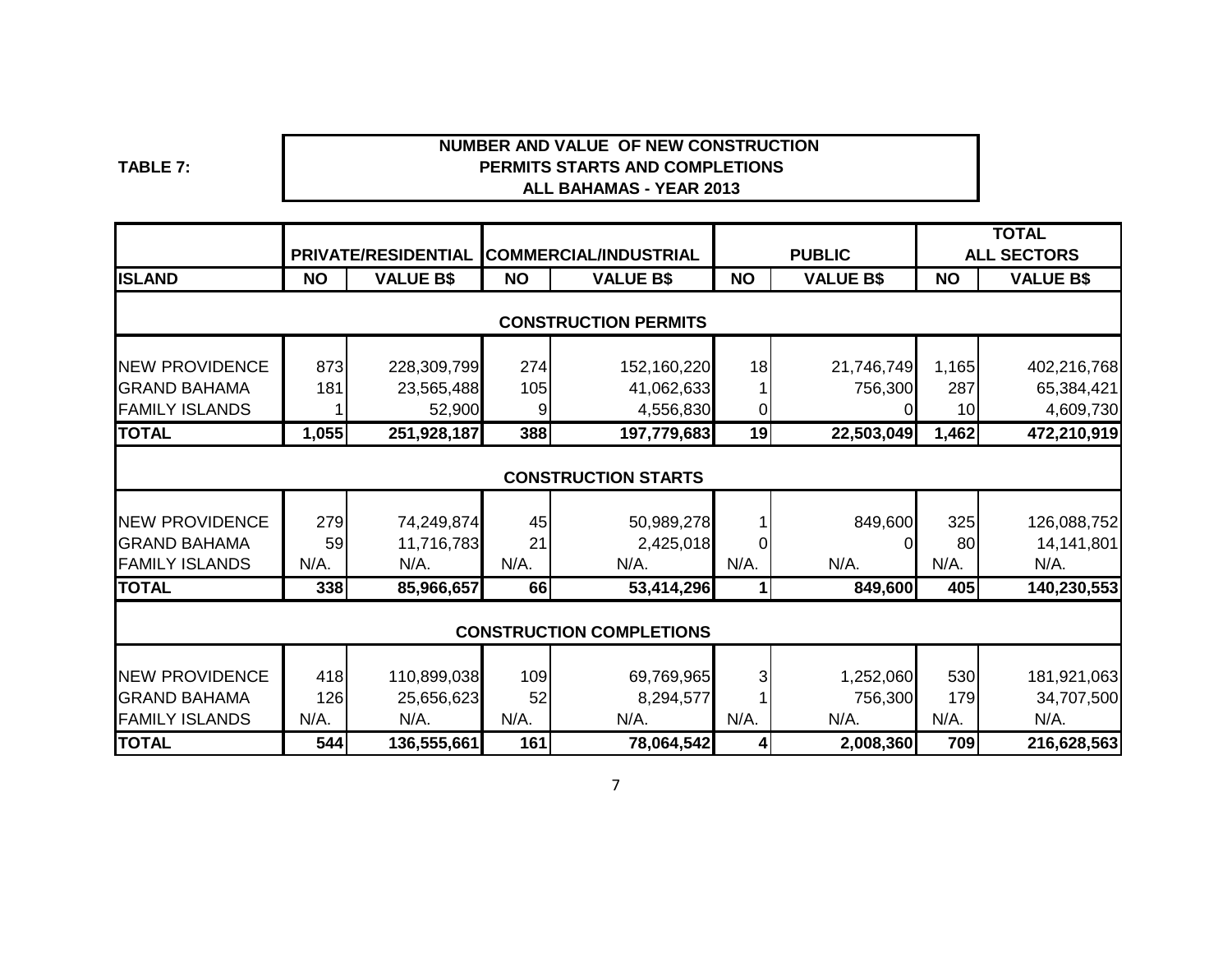### **NUMBER AND VALUE OF NEW CONSTRUCTION PERMITS, STARTS AND COMPLETIONS NEW PROVIDENCE COMPARISON YEAR 2013 - YEAR 2012**

**TABLE 8:**

|                   |                             | PRIVATE/RESIDENTIAL |                            | <b>COMMERCIAL/INDUSTRIAL</b>    |           | <b>PUBLIC</b>    |           | <b>TOTAL</b><br><b>ALL SECTORS</b> |  |  |  |  |  |
|-------------------|-----------------------------|---------------------|----------------------------|---------------------------------|-----------|------------------|-----------|------------------------------------|--|--|--|--|--|
| <b>YEAR</b>       | <b>NO</b>                   | <b>VALUE B\$</b>    | <b>NO</b>                  | <b>VALUE B\$</b>                | <b>NO</b> | <b>VALUE B\$</b> | <b>NO</b> | <b>VALUE B\$</b>                   |  |  |  |  |  |
|                   | <b>CONSTRUCTION PERMITS</b> |                     |                            |                                 |           |                  |           |                                    |  |  |  |  |  |
| <b>YEAR 2013</b>  | 873                         | 228,309,799         | 274                        | 152,160,220                     | 18        | 21,746,749       | 1,165     | 402,216,768                        |  |  |  |  |  |
| <b>YEAR 2012</b>  | 1,041                       | 263,954,680         | 250                        | 188,058,929                     | 14        | 5,450,211        | 1,305     | 457,463,820                        |  |  |  |  |  |
| <b>DIFFERENCE</b> | $-168$                      | $-35,644,881$       | 24                         | $-35,898,709$                   |           | 16,296,538       | $-140$    | $-55,247,052$                      |  |  |  |  |  |
| % CHANGE          | $-16.14%$                   | $-13.50%$           | 9.60%                      | $-19.09%$                       | 28.57%    | 299.01%          | $-10.73%$ | $-12.08%$                          |  |  |  |  |  |
|                   |                             |                     | <b>CONSTRUCTION STARTS</b> |                                 |           |                  |           |                                    |  |  |  |  |  |
| <b>YEAR 2013</b>  | 279                         | 74,249,874          | 45                         | 50,989,278                      |           | 849,600          | 325       | 126,088,752                        |  |  |  |  |  |
| <b>YEAR 2012</b>  | 331                         | 83,659,893          | 34                         | 17,014,367                      |           |                  | 365       | 100,674,260                        |  |  |  |  |  |
| <b>DIFFERENCE</b> | $-52$                       | $-9,410,019$        | 11                         | 33,974,911                      |           | 849,600          | $-40$     | 25,414,492                         |  |  |  |  |  |
| % CHANGE          | $-15.71%$                   | $-11.25%$           | 32.35%                     | 199.68%                         | *         |                  | $-10.96%$ | 25.24%                             |  |  |  |  |  |
|                   |                             |                     |                            | <b>CONSTRUCTION COMPLETIONS</b> |           |                  |           |                                    |  |  |  |  |  |
| <b>YEAR 2013</b>  | 418                         | 110,899,038         | 109                        | 69,769,965                      |           | 1,252,060        | 530       | 181,921,063                        |  |  |  |  |  |
| <b>YEAR 2012</b>  | 465                         | 128,761,584         | 119                        | 73,900,523                      |           | 39,000           | 585       | 202,701,107                        |  |  |  |  |  |
| <b>DIFFERENCE</b> | $-47$                       | $-17,862,546$       | $-10$                      | $-4,130,558$                    |           | 1,213,060        | $-55$     | $-20,780,044$                      |  |  |  |  |  |
| % CHANGE          | $-10.11%$                   | $-13.87%$           | $-8.40%$                   | $-5.59%$                        | *         | 3110.41%         | $-9.40%$  | $-10.25%$                          |  |  |  |  |  |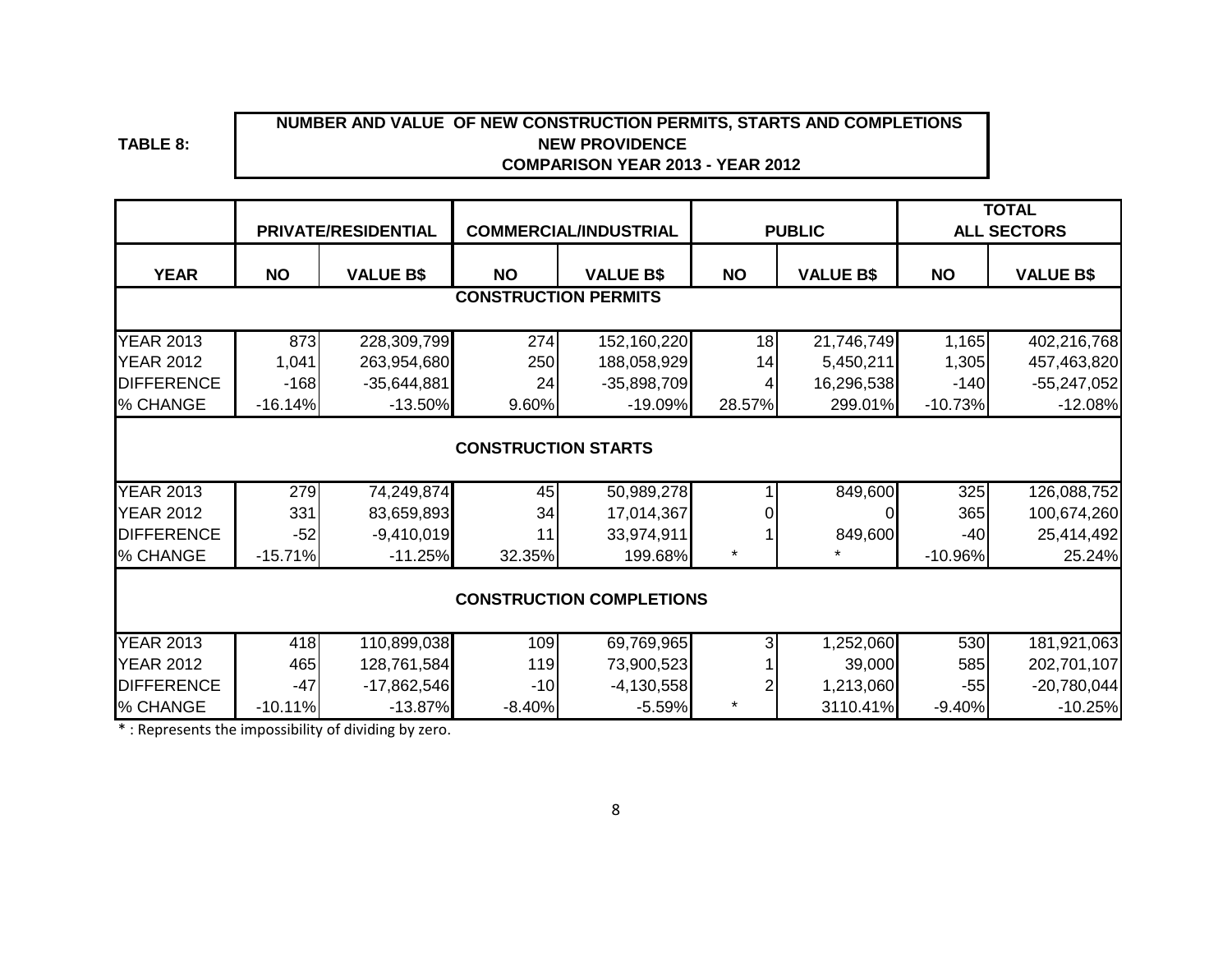# **NUMBER AND VALUE OF NEW CONSTRUCTION PERMITS, STARTS AND COMPLETIONS BY SECTOR AND BY YEAR 2009 - 2013 NEW PROVIDENCE**

**TABLE 9:**

|             | PRIVATE/RESIDENTIAL |                           |           | <b>COMMERCIAL/</b>              |                |                           |           | <b>TOTAL</b>              |
|-------------|---------------------|---------------------------|-----------|---------------------------------|----------------|---------------------------|-----------|---------------------------|
|             |                     |                           |           | <b>INDUSTRIAL</b>               |                | <b>PUBLIC</b>             |           | <b>ALL SECTORS</b>        |
| <b>YEAR</b> | <b>NO</b>           | <b>VALUE</b><br>(B\$'000) | <b>NO</b> | <b>VALUE</b><br>(B\$'000)       | <b>NO</b>      | <b>VALUE</b><br>(B\$'000) | <b>NO</b> | <b>VALUE</b><br>(B\$'000) |
|             |                     |                           |           | <b>CONSTRUCTION PERMITS</b>     |                |                           |           |                           |
|             |                     |                           |           |                                 |                |                           |           |                           |
| 2009        | 1,310               | 328,450                   | 221       | 118,102                         | 11             | 182,821                   | 1,542     | 629,374                   |
| 2010        | 1,128               | 272,472                   | 226       | 89,708                          | 14             | 53,641                    | 1,368     | 415,821                   |
| 2011        | 1,047               | 286,332                   | 210       | 1,454,151                       | 27             | 12,053                    | 1,284     | 1,752,536                 |
| 2012        | 1,041               | 263,955                   | 250       | 188,059                         | 14             | 5,450                     | 1,305     | 457,464                   |
| 2013        | 873                 | 228,310                   | 274       | 152,160                         | 18             | 21,747                    | 1,165     | 402,217                   |
|             |                     |                           |           |                                 |                |                           |           |                           |
|             |                     |                           |           | <b>CONSTRUCTION STARTS</b>      |                |                           |           |                           |
|             |                     |                           |           |                                 |                |                           |           |                           |
| 2009        | 531                 | 125,946                   | 43        | 17,229                          | $\overline{2}$ | 180,000                   | 576       | 323,175                   |
| 2010        | 356                 | 96,091                    | 33        | 12,570                          |                | 800                       | 390       | 109,461                   |
| 2011        | 381                 | 84,065                    | 38        | 32,460                          |                | 1,141                     | 420       | 117,665                   |
| 2012        | 331                 | 83,660                    | 34        | 17,014                          | $\Omega$       | 0                         | 365       | 100,674                   |
| 2013        | 279                 | 74,250                    | 45        | 50,989                          |                | 850                       | 325       | 126,089                   |
|             |                     |                           |           | <b>CONSTRUCTION COMPLETIONS</b> |                |                           |           |                           |
|             |                     |                           |           |                                 |                |                           |           |                           |
| 2009        | 770                 | 189,085                   | 74        | 36,351                          | $\overline{c}$ | 118                       | 846       | 225,554                   |
| 2010        | 606                 | 170,071                   | 109       | 105,343                         |                | 1,458                     | 716       | 276,873                   |
| 2011        | 524                 | 146,174                   | 84        | 73,344                          | 2              | 151,400                   | 610       | 370,918                   |
| 2012        | 465                 | 128,762                   | 119       | 73,901                          |                | 39                        | 585       | 202,701                   |
| 2013        | 418                 | 110,899                   | 109       | 69,770                          | 3              | 1,252                     | 530       | 181,921                   |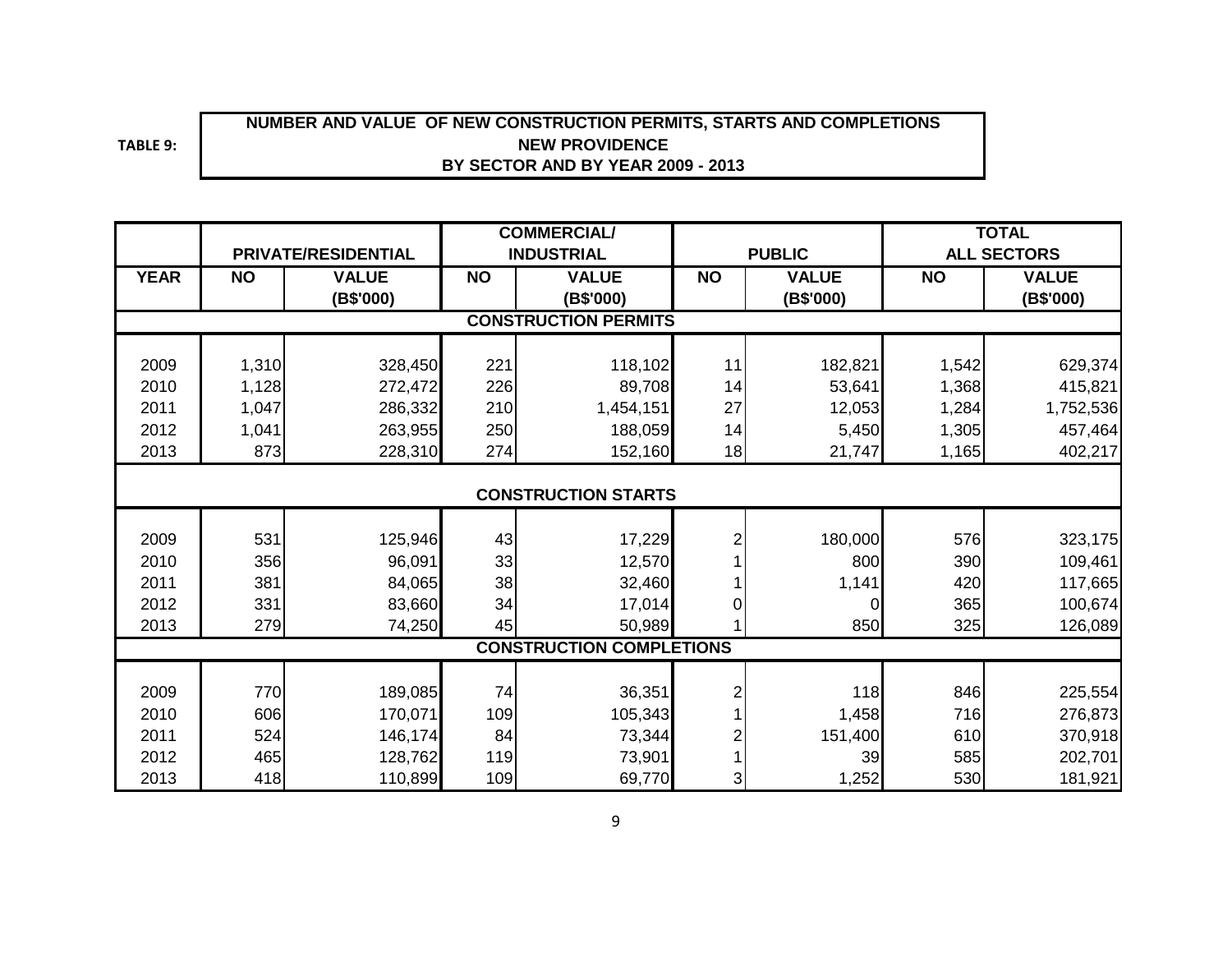# **10: NUMBER AND VALUE OF NEW CONSTRUCTION PERMITS, STARTS & COMPLETIONS BY SECTOR AND BY YEAR 2009 - 2013 GRAND BAHAMA**

|                                 |                            |                           | <b>COMMERCIAL/</b> |                           |           |                           | <b>TOTAL</b> |                           |  |  |  |
|---------------------------------|----------------------------|---------------------------|--------------------|---------------------------|-----------|---------------------------|--------------|---------------------------|--|--|--|
|                                 |                            | PRIVATE/RESIDENTIAL       |                    | <b>INDUSTRIAL</b>         |           | <b>PUBLIC</b>             |              | <b>ALL SECTORS</b>        |  |  |  |
| <b>YEAR</b>                     | <b>NO</b>                  | <b>VALUE</b><br>(B\$'000) | <b>NO</b>          | <b>VALUE</b><br>(B\$'000) | <b>NO</b> | <b>VALUE</b><br>(B\$'000) | <b>NO</b>    | <b>VALUE</b><br>(B\$'000) |  |  |  |
| <b>CONSTRUCTION PERMITS</b>     |                            |                           |                    |                           |           |                           |              |                           |  |  |  |
| 2009                            | 553                        | 53,915                    | 130                | 25,922                    | 11        | 1,368                     | 694          | 81,205                    |  |  |  |
| 2010                            | 415                        | 48,511                    | 159                | 108,888                   | 8         | 2,384                     | 582          | 159,783                   |  |  |  |
| 2011                            | 324                        | 34,051                    | 140                | 29,023                    | $6 \mid$  | 2,575                     | 470          | 65,649                    |  |  |  |
| 2012                            | 218                        | 24,487                    | 167                | 126,239                   |           | 398                       | 388          | 151,124                   |  |  |  |
| 2013                            | 181                        | 23,565                    | 105                | 41,063                    |           | 756                       | 287          | 65,384                    |  |  |  |
|                                 | <b>CONSTRUCTION STARTS</b> |                           |                    |                           |           |                           |              |                           |  |  |  |
| 2009                            | 210                        | 32,659                    | 17                 | 4,977                     | 31        | 110                       | 230          | 37,747                    |  |  |  |
| 2010                            | 119                        | 19,917                    | 31                 | 7,184                     |           | 17,688                    | 152          | 44,789                    |  |  |  |
| 2011                            | 135                        | 18,861                    | 28                 | 9,688                     |           | 1,250                     | 164          | 29,799                    |  |  |  |
| 2012                            | 78                         | 11,894                    | 24                 | 4,078                     | 01        | 0                         | 102          | 15,972                    |  |  |  |
| 2013                            | 59                         | 11,717                    | 21                 | 2,425                     | ΩI        | 0                         | 80           | 14,142                    |  |  |  |
| <b>CONSTRUCTION COMPLETIONS</b> |                            |                           |                    |                           |           |                           |              |                           |  |  |  |
| 2009                            | 431                        | 56,380                    | 67                 | 14,963                    |           | 125                       | 500          | 71,468                    |  |  |  |
| 2010                            | 331                        | 39,401                    | 87                 | 20,994                    | 5         | 355                       | 423          | 60,750                    |  |  |  |
| 2011                            | 168                        | 28,881                    | 77                 | 100,531                   |           | 247                       | 249          | 129,660                   |  |  |  |
| 2012                            | 155                        | 24,527                    | 64                 | 86,864                    | 3         | 3,018                     | 222          | 114,409                   |  |  |  |
| 2013                            | 126                        | 25,657                    | 52                 | 8,295                     |           | 756                       | 179          | 34,708                    |  |  |  |

**TABLE**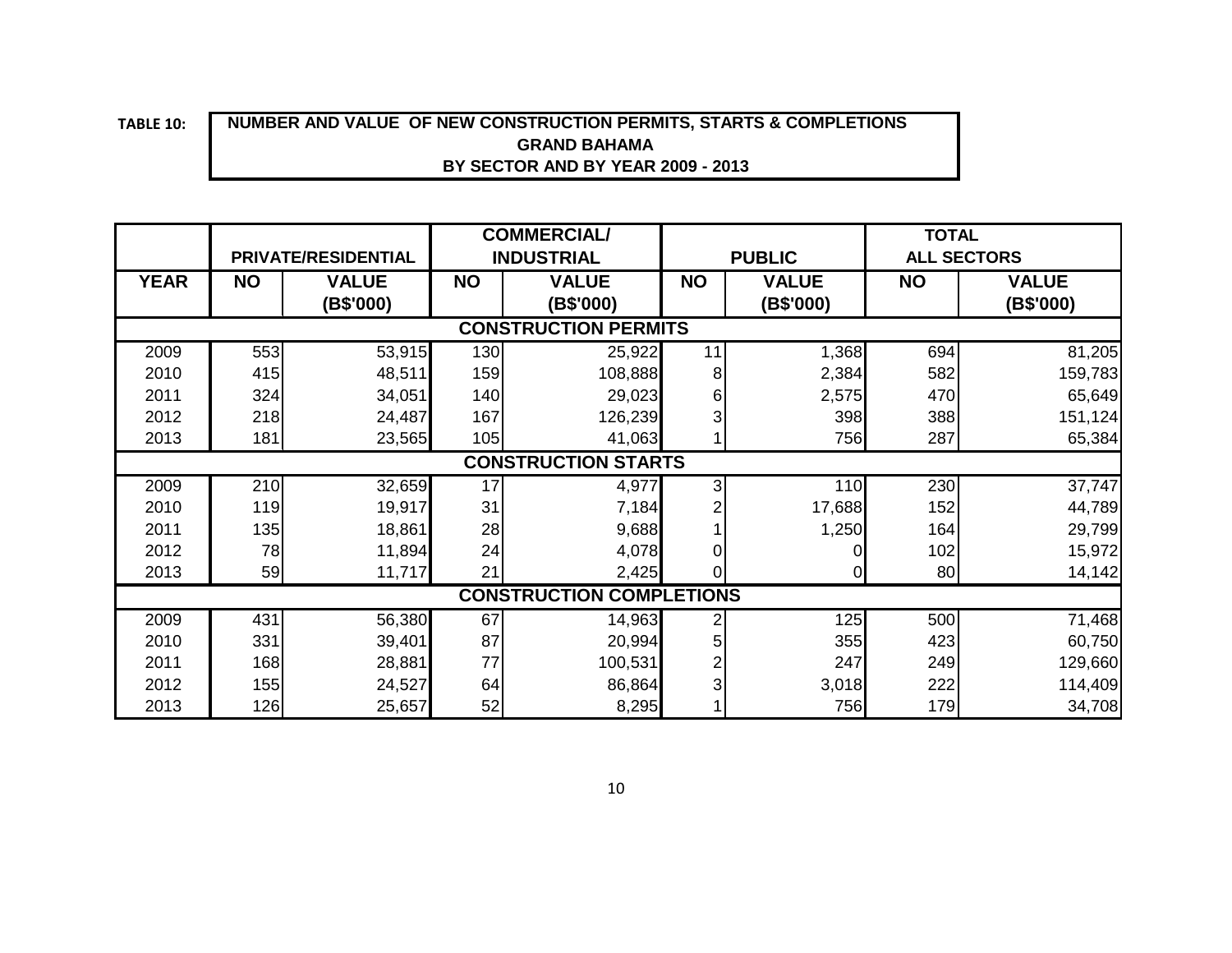**TABLE 11:**

#### **ALL BAHAMAS 2013BY SECTOR AND BY MONTHNUMBER AND VALUE OF NEW CONSTRUCTION PERMITS**

|                      |           | PRIVATE/RESIDENTIAL |           | <b>COMMERCIAL/INDUSTRIAL</b> | <b>PUBLIC</b> |                  | <b>TOTAL</b><br><b>ALL SECTORS</b> |                  |  |
|----------------------|-----------|---------------------|-----------|------------------------------|---------------|------------------|------------------------------------|------------------|--|
| <b>MONTH</b>         | <b>NO</b> | <b>VALUE B\$</b>    | <b>NO</b> | <b>VALUE B\$</b>             | <b>NO</b>     | <b>VALUE B\$</b> | <b>NO</b>                          | <b>VALUE B\$</b> |  |
| <b>JANUARY</b>       | 87        | 22,333,674          | 23        | 7,210,233                    |               | 11,303,900       | 112                                | 40,847,807       |  |
| FEBRUARY             | 71        | 26,272,064          | 26        | 20,455,203                   |               |                  | 97                                 | 46,727,267       |  |
| <b>MARCH</b>         | 83        | 22,940,917          | 31        | 9,722,455                    |               |                  | 114                                | 32,663,372       |  |
| <b>1ST QTR TOTAL</b> | 241       | 71,546,655          | 80        | 37,387,891                   | 2             | 11,303,900       | 323                                | 120,238,446      |  |
| <b>APRIL</b>         | 79        | 15,283,894          | 23        | 5,897,842                    |               | 1,735,500        | 103                                | 22,917,236       |  |
| <b>MAY</b>           | 84        | 26,726,310          | 42        | 17,750,683                   |               | 903,700          | 128                                | 45,380,693       |  |
| <b>JUNE</b>          | 71        | 11,882,257          | 35        | 4,781,885                    |               | 42,514           | 107                                | 16,706,656       |  |
| <b>2ND QTR TOTAL</b> | 234       | 53,892,461          | 100       | 28,430,410                   |               | 2,681,714        | 338                                | 85,004,585       |  |
| JULY                 | 129       | 33,159,116          | 56        | 42,286,945                   |               | 4,011,935        | 188                                | 79,457,996       |  |
| <b>AUGUST</b>        | 121       | 27,097,427          | 27        | 3,301,560                    |               | 773,800          | 152                                | 31,172,787       |  |
| <b>SEPTEMBER</b>     | 86        | 15,497,179          | 28        | 6,916,812                    | 3             | 936,700          | 117                                | 23,350,691       |  |
| <b>3RD QTR TOTAL</b> | 336       | 75,753,722          | 111       | 52,505,317                   | 10            | 5,722,435        | 457                                | 133,981,474      |  |
| <b>OCTOBER</b>       | 95        | 22,394,048          | 28        | 11,055,445                   | $\Omega$      |                  | 123                                | 33,449,493       |  |
| <b>NOVEMBER</b>      | 84        | 15,601,307          | 42        | 54,351,016                   |               |                  | 126                                | 69,952,323       |  |
| <b>DECEMBER</b>      | 65        | 12,739,995          | 27        | 14,049,604                   | 3             | 2,795,000        | 95                                 | 29,584,599       |  |
| <b>4TH QTR TOTAL</b> | 244       | 50,735,350          | 97        | 79,456,065                   | 3             | 2,795,000        | 344                                | 132,986,415      |  |
|                      |           |                     |           |                              |               |                  |                                    |                  |  |
| <b>GRAND TOTAL</b>   | 1,055     | 251,928,187         | 388       | 197,779,683                  | 19            | 22,503,049       | 1,462                              | 472,210,919      |  |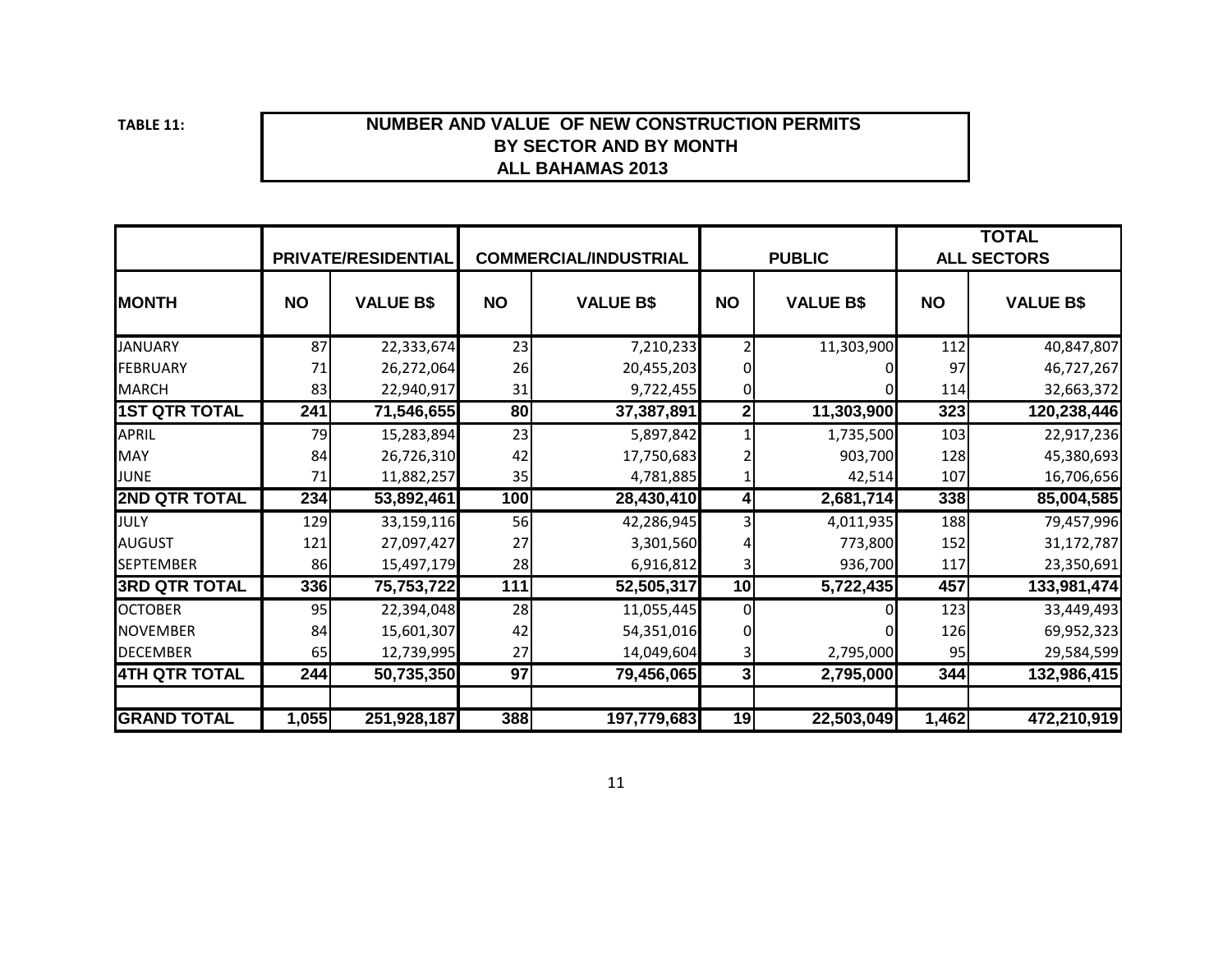**TABLE 12:**

#### **NUMBER AND VALUE OF NEW CONSTRUCTION STARTS ALL BAHAMAS 2013 BY SECTOR AND MONTH**

|                      |           | <b>PRIVATE/RESIDENTIAL</b> |                 | <b>COMMERCIAL/INDUSTRIAL</b> |              | <b>PUBLIC</b>    | <b>TOTAL</b>    | <b>ALL SECTORS</b> |
|----------------------|-----------|----------------------------|-----------------|------------------------------|--------------|------------------|-----------------|--------------------|
| <b>MONTH</b>         | <b>NO</b> | <b>VALUE B\$</b>           | <b>NO</b>       | <b>VALUE B\$</b>             | <b>NO</b>    | <b>VALUE B\$</b> | <b>NO</b>       | <b>VALUE B\$</b>   |
| <b>JANUARY</b>       | 27        | 6,383,311                  | 8               | 1,828,485                    |              |                  | 35              | 8,211,796          |
| <b>FEBRUARY</b>      | 33        | 7,360,179                  |                 | 4,023,868                    |              |                  | 38              | 11,384,047         |
| <b>MARCH</b>         | 26        | 5,632,771                  |                 | 768,520                      |              |                  | 30              | 6,401,291          |
| <b>1ST QTR TOTAL</b> | 86        | 19,376,261                 | 17              | 6,620,873                    | $\mathbf{0}$ | 0                | 103             | 25,997,134         |
|                      |           |                            |                 |                              |              |                  |                 |                    |
| <b>APRIL</b>         | 30        | 6,857,805                  |                 | 614,000                      |              |                  | 33              | 7,471,805          |
| <b>MAY</b>           | 32        | 9,316,645                  |                 | 2,195,060                    |              |                  | 39              | 11,511,705         |
| <b>JUNE</b>          | 14        | 4,363,968                  |                 | 82,000                       | 0            |                  | 15              | 4,445,968          |
| <b>2ND QTR TOTAL</b> | 76        | 20,538,418                 | $\overline{11}$ | 2,891,060                    | $\mathbf{0}$ | $\mathbf 0$      | $\overline{87}$ | 23,429,478         |
|                      |           |                            |                 |                              |              |                  |                 |                    |
| JULY                 | 32        | 4,949,150                  | 8               | 4,912,000                    | O            |                  | 40              | 9,861,150          |
| <b>AUGUST</b>        | 30        | 9,518,413                  | 12              | 31,073,740                   |              |                  | 42              | 40,592,153         |
| <b>SEPTEMBER</b>     | 14        | 3,552,010                  |                 | 228,000                      | 0            |                  | 15              | 3,780,010          |
| <b>3RD QTR TOTAL</b> | 76        | 18,019,573                 | $\overline{21}$ | 36,213,740                   | $\mathbf{0}$ | $\mathbf 0$      | $\overline{97}$ | 54,233,313         |
|                      |           |                            |                 |                              |              |                  |                 |                    |
| <b>OCTOBER</b>       | 40        | 9,920,535                  |                 | 3,845,713                    |              |                  | 47              | 13,766,248         |
| <b>NOVEMBER</b>      | 37        | 12,456,820                 |                 | 3,425,250                    |              | 849,600          | 44              | 16,731,670         |
| <b>DECEMBER</b>      | 23        | 5,655,050                  |                 | 417,660                      | 0            |                  | 27              | 6,072,710          |
| <b>4TH QTR TOTAL</b> | 100       | 28,032,405                 | $\overline{17}$ | 7,688,623                    | 1            | 849,600          | 118             | 36,570,628         |
| <b>GRAND TOTAL</b>   | 338       | 85,966,657                 | 66              | 53,414,296                   | 1            | 849,600          | 405             | 140,230,553        |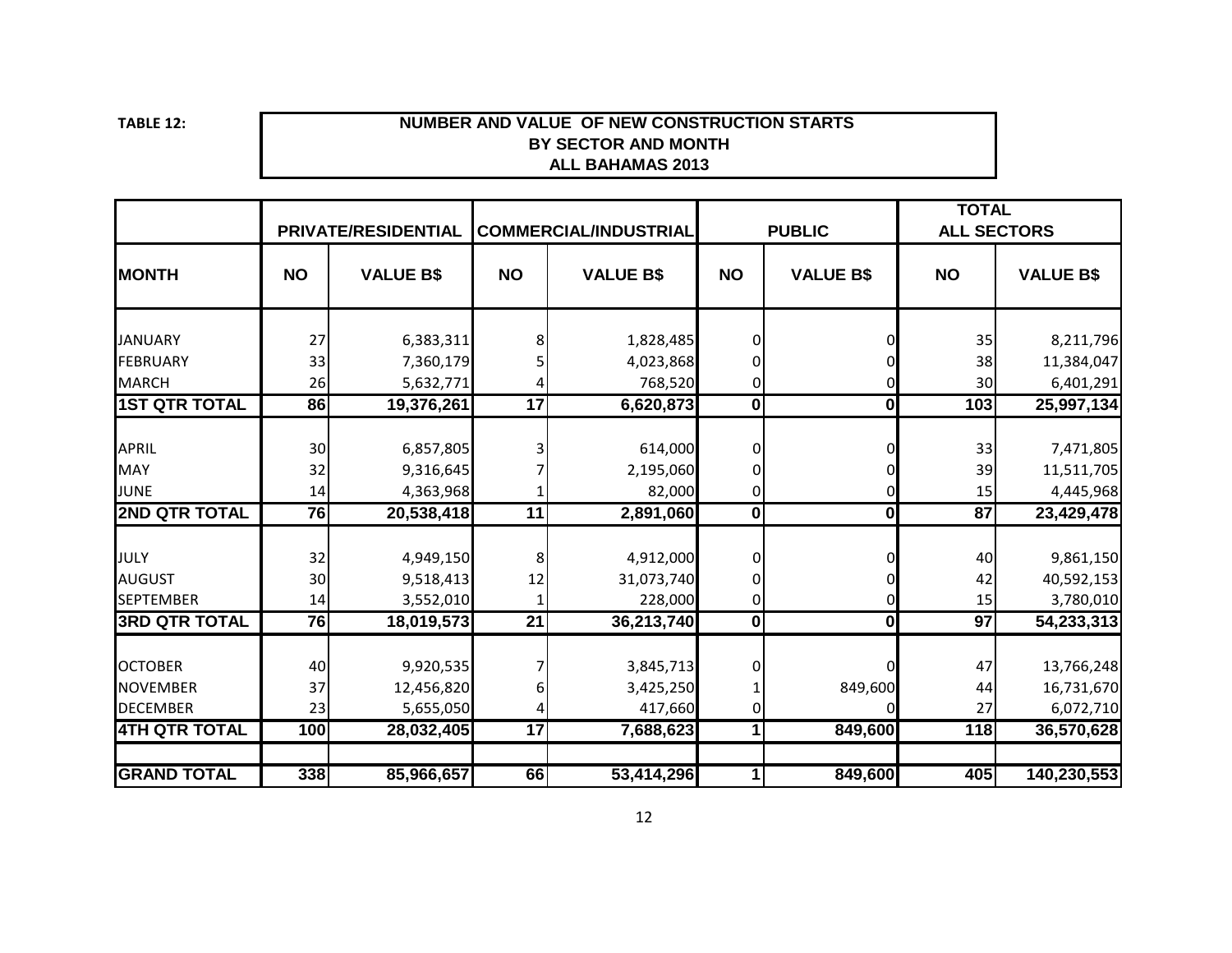**TABLE 13:**

#### **NUMBER AND VALUE OF NEW CONSTRUCTION COMPLETIONS ALL BAHAMAS 2013 BY SECTOR AND MONTH**

|                      |                  | <b>PRIVATE/RESIDENTIAL</b> |                | <b>COMMERCIAL/INDUSTRIAL</b> |                         | <b>PUBLIC</b>    |                  | <b>TOTAL</b><br><b>ALL SECTORS</b> |
|----------------------|------------------|----------------------------|----------------|------------------------------|-------------------------|------------------|------------------|------------------------------------|
| <b>MONTH</b>         | <b>NO</b>        | <b>VALUE B\$</b>           | <b>NO</b>      | <b>VALUE B\$</b>             | <b>NO</b>               | <b>VALUE B\$</b> | <b>NO</b>        | <b>VALUE B\$</b>                   |
| <b>JANUARY</b>       | 58               | 13,873,939                 | 10             | 13,116,638                   | 0                       |                  | 68               | 26,990,577                         |
| FEBRUARY             | 34               | 10,599,450                 | 14             | 5,118,130                    | $\Omega$                |                  | 48               | 15,717,580                         |
| <b>MARCH</b>         | 49               | 9,877,985                  | 12             | 7,152,393                    | 0                       |                  | 61               | 17,030,378                         |
| <b>1ST QTR TOTAL</b> | 141              | 34, 351, 374               | 36             | 25,387,161                   | $\overline{\mathbf{0}}$ | 0                | 177              | 59,738,535                         |
|                      |                  |                            |                |                              |                         |                  |                  |                                    |
| <b>APRIL</b>         | 49               | 9,636,906                  | 18             | 6,570,520                    |                         | 555,660          | 68               | 16,763,086                         |
| <b>MAY</b>           | 49               | 16,489,567                 | 15             | 2,192,140                    | 0                       |                  | 64               | 18,681,707                         |
| <b>JUNE</b>          | 34               | 14,774,741                 | 5              | 804,000                      | 0                       |                  | 39               | 15,578,741                         |
| <b>2ND QTR TOTAL</b> | $\overline{132}$ | 40,901,214                 | 38             | 9,566,660                    | 1                       | 555,660          | $\overline{171}$ | 51,023,534                         |
|                      |                  |                            |                |                              |                         |                  |                  |                                    |
| JULY                 | 44               | 11,952,252                 | 16             | 8,366,418                    | 0                       |                  | 60               | 20,318,670                         |
| <b>AUGUST</b>        | 28               | 4,570,536                  | $11\,$         | 5,648,082                    | 0                       |                  | 39               | 10,218,618                         |
| <b>SEPTEMBER</b>     | 32               | 6,840,731                  | $\overline{9}$ | 8,030,015                    | 0                       |                  | 41               | 14,870,746                         |
| <b>3RD QTR TOTAL</b> | 104              | 23,363,519                 | 36             | 22,044,515                   | $\overline{\mathbf{0}}$ | $\mathbf{0}$     | 140              | 45,408,034                         |
| <b>OCTOBER</b>       | 67               | 15,949,795                 | 27             | 11,630,361                   |                         | 696,400          | 96               | 28,276,556                         |
| <b>NOVEMBER</b>      | 39               | 9,584,912                  | 13             | 3,019,345                    | $\Omega$                |                  | 52               | 12,604,257                         |
| <b>DECEMBER</b>      | 61               | 12,404,847                 | 11             | 6,416,500                    | 1                       | 756,300          | 73               | 19,577,647                         |
| <b>4TH QTR TOTAL</b> | 167              | 37,939,554                 | 51             | 21,066,206                   | $\overline{3}$          | 1,452,700        | 221              | 60,458,460                         |
|                      |                  |                            |                |                              |                         |                  |                  |                                    |
| <b>GRAND TOTAL</b>   | 544              | 136,555,661                | 161            | 78,064,542                   | $\vert$                 | 2,008,360        | 709              | 216,628,563                        |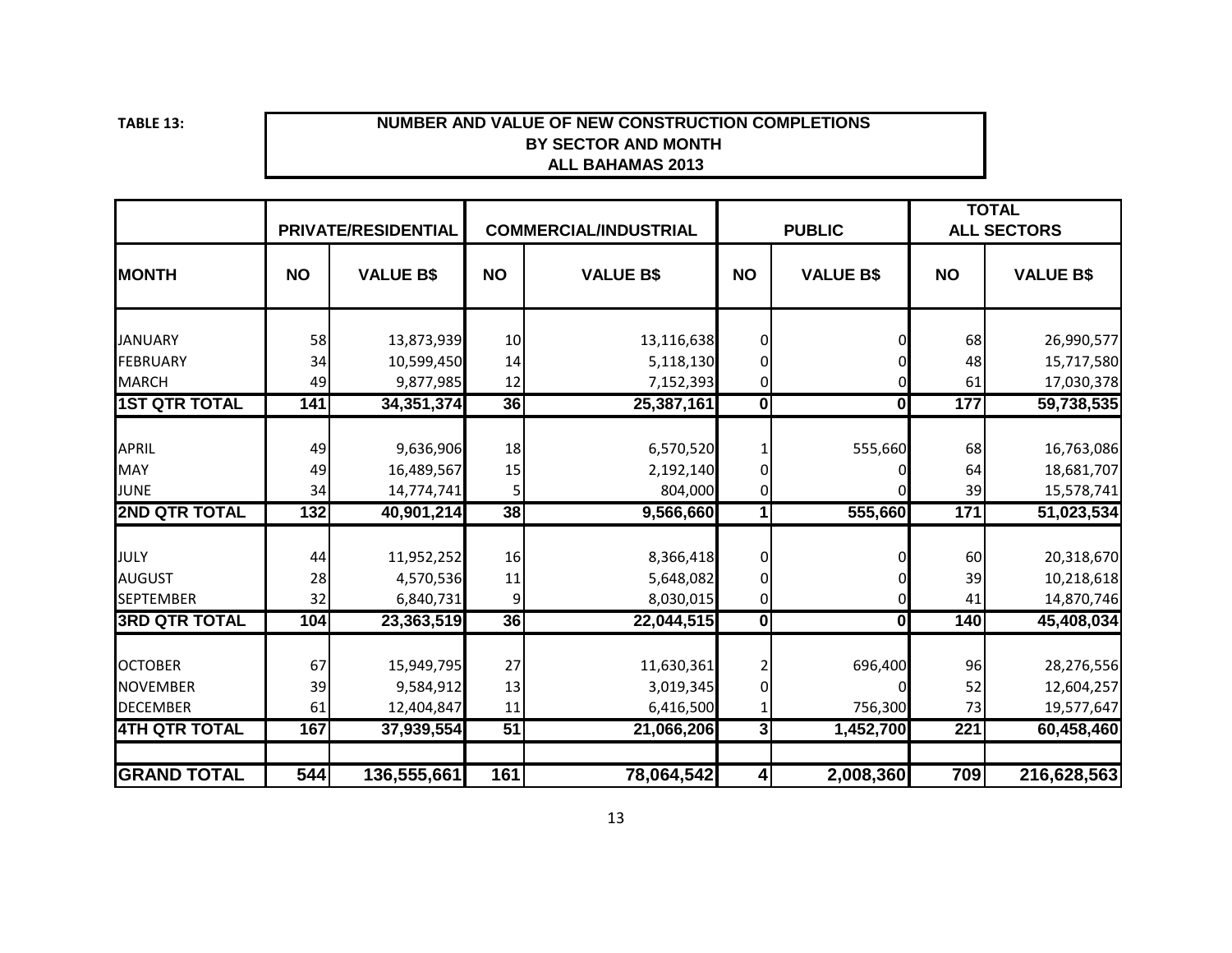**TABLE**

#### **14: NUMBER AND VALUE OF NEW CONSTRUCTION PERMITS BY SECTOR AND BY QUARTER ALL BAHAMAS 2013**

|                     |           | <b>PRIVATE/RESIDENTIAL</b> |                | <b>COMMERCIAL/INDUSTRIAL</b> |                         | <b>PUBLIC</b>           | <b>TOTAL</b> | <b>ALL SECTORS</b> |  |  |  |
|---------------------|-----------|----------------------------|----------------|------------------------------|-------------------------|-------------------------|--------------|--------------------|--|--|--|
|                     |           |                            |                |                              |                         |                         |              |                    |  |  |  |
| <b>QUARTER</b>      | <b>NO</b> | <b>VALUE B\$</b>           | <b>NO</b>      | <b>VALUE B\$</b>             | <b>NO</b>               | <b>VALUE B\$</b>        | <b>NO</b>    | <b>VALUE B\$</b>   |  |  |  |
|                     |           |                            |                | <b>NEW PROVIDENCE</b>        |                         |                         |              |                    |  |  |  |
| 1st QTR             | 202       | 66,838,424                 | 46             | 19,296,463                   |                         | 11,303,900              | 250          | 97,438,787         |  |  |  |
| 2nd QTR             | 205       | 49,020,340                 | 72             | 22,267,215                   |                         | 1,925,414               | 280          | 73,212,969         |  |  |  |
| 3rd QTR             | 268       | 66,591,858                 | 83             | 45,712,477                   | 10                      | 5,722,435               | 361          | 118,026,770        |  |  |  |
| 4th QTR             | 198       | 45,859,177                 | 73             | 64,884,065                   | 3                       | 2,795,000               | 274          | 113,538,242        |  |  |  |
| <b>TOTAL</b>        | 873       | 228,309,799                | 274            | 152,160,220                  | 18                      | 21,746,749              | 1,165        | 402,216,768        |  |  |  |
| <b>GRAND BAHAMA</b> |           |                            |                |                              |                         |                         |              |                    |  |  |  |
| 1st QTR             | 38        | 4,655,331                  | 33             | 17,953,928                   | 0                       | 0                       | 71           | 22,609,259         |  |  |  |
| 2nd QTR             | 29        | 4,872,121                  | 25             | 4,118,520                    |                         | 756,300                 | 55           | 9,746,941          |  |  |  |
| 3rd QTR             | 68        | 9,161,864                  | 23             | 4,418,185                    |                         |                         | 91           | 13,580,049         |  |  |  |
| 4th QTR             | 46        | 4,876,173                  | 24             | 14,572,000                   | 0                       |                         | 70           | 19,448,173         |  |  |  |
| <b>TOTAL</b>        | 181       | 23,565,488                 | 105            | 41,062,633                   | 1                       | 756,300                 | 287          | 65,384,421         |  |  |  |
|                     |           |                            |                | <b>FAMILY ISLANDS</b>        |                         |                         |              |                    |  |  |  |
| 1st QTR             |           | 52,900                     |                | 137,500                      | Οl                      | 0                       |              | 190,400            |  |  |  |
| 2nd QTR             |           |                            |                | 2,044,675                    |                         |                         |              | 2,044,675          |  |  |  |
| 3rd QTR             |           |                            |                | 2,374,655                    |                         | 0                       |              | 2,374,655          |  |  |  |
| 4th QTR             |           |                            | 0              |                              | 0                       | 0                       |              |                    |  |  |  |
| <b>TOTAL</b>        | 1         | 52,900                     | $\overline{9}$ | 4,556,830                    | $\overline{\mathbf{0}}$ | $\overline{\mathbf{0}}$ | 10           | 4,609,730          |  |  |  |
|                     |           |                            |                | <b>TOTAL ALL BAHAMAS</b>     |                         |                         |              |                    |  |  |  |
| 1st QTR             | 241       | 71,546,655                 | 80             | 37,387,891                   | 2                       | 11,303,900              | 323          | 120,238,446        |  |  |  |
| 2nd QTR             | 234       | 53,892,461                 | 100            | 28,430,410                   |                         | 2,681,714               | 338          | 85,004,585         |  |  |  |
| 3rd QTR             | 336       | 75,753,722                 | 111            | 52,505,317                   | $10\,$                  | 5,722,435               | 457          | 133,981,474        |  |  |  |
| 4th QTR             | 244       | 50,735,350                 | 97             | 79,456,065                   | 3                       | 2,795,000               | 344          | 132,986,415        |  |  |  |
| <b>TOTAL</b>        | 1,055     | 251,928,187                | 388            | 197,779,683                  | 19                      | 22,503,049              | 1,462        | 472,210,919        |  |  |  |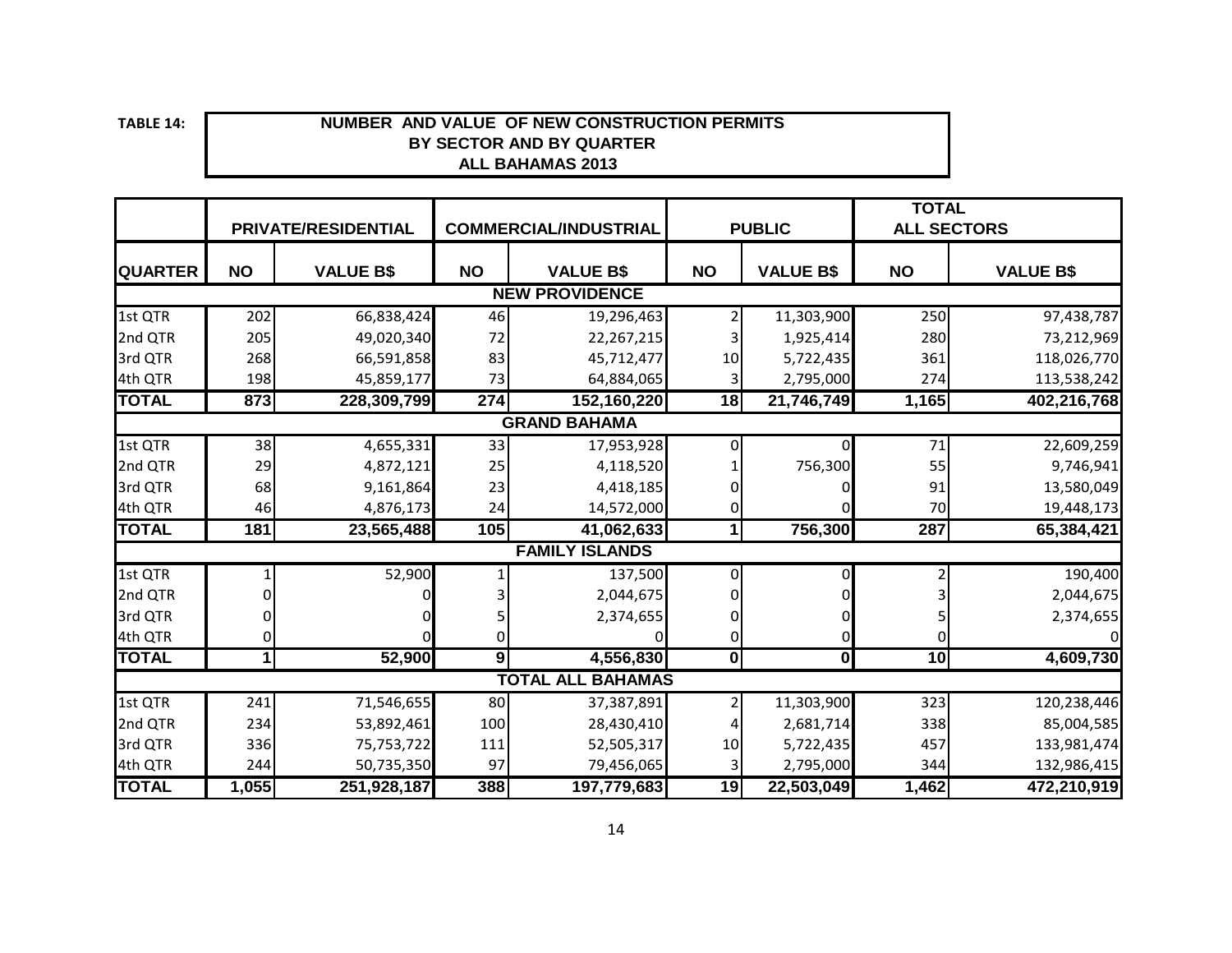**TABLE**

#### **15: NUMBER AND VALUE OF NEW CONSTRUCTION STARTS BY SECTOR AND BY QUARTER ALL BAHAMAS 2013**

|                |           | PRIVATE/RESIDENTIAL |                 | <b>COMMERCIAL/INDUSTRIAL</b> |                | <b>PUBLIC</b>    | <b>TOTAL</b><br><b>ALL SECTORS</b> |                  |
|----------------|-----------|---------------------|-----------------|------------------------------|----------------|------------------|------------------------------------|------------------|
| <b>QUARTER</b> | <b>NO</b> | <b>VALUE B\$</b>    | <b>NO</b>       | <b>VALUE B\$</b>             | <b>NO</b>      | <b>VALUE B\$</b> | <b>NO</b>                          | <b>VALUE B\$</b> |
|                |           |                     |                 | <b>NEW PROVIDENCE</b>        |                |                  |                                    |                  |
|                |           |                     |                 |                              |                |                  |                                    |                  |
| 1st QTR        | 71        | 16,110,521          | 11              | 5,353,615                    | $\overline{0}$ |                  | 82                                 | 21,464,136       |
| 2nd QTR        | 60        | 17,300,713          |                 | 2,710,300                    | 0              |                  | 65                                 | 20,011,013       |
| 3rd QTR        | 65        | 15,769,768          | 17              | 35,535,740                   | 0              |                  | 82                                 | 51,305,508       |
| 4th QTR        | 83        | 25,068,872          | 12              | 7,389,623                    |                | 849,600          | 96                                 | 33,308,095       |
| <b>TOTAL</b>   | 279       | 74,249,874          | 45              | 50,989,278                   | $\mathbf{1}$   | 849,600          | 325                                | 126,088,752      |
|                |           |                     |                 | <b>GRAND BAHAMA</b>          |                |                  |                                    |                  |
|                |           |                     |                 |                              |                |                  |                                    |                  |
| 1st QTR        | 15        | 3,265,740           | 6               | 1,267,258                    | $\overline{0}$ |                  | 21                                 | 4,532,998        |
| 2nd QTR        | 16        | 3,237,705           |                 | 180,760                      | $\Omega$       |                  | 22                                 | 3,418,465        |
| 3rd QTR        | 11        | 2,249,805           |                 | 678,000                      | $\overline{0}$ | 0                | 15                                 | 2,927,805        |
| 4th QTR        | 17        | 2,963,533           | 5               | 299,000                      | 0              | 0                | 22                                 | 3,262,533        |
| <b>TOTAL</b>   | 59        | 11,716,783          | $\overline{21}$ | 2,425,018                    | 0              | $\mathbf{0}$     | $\overline{80}$                    | 14,141,801       |
|                |           |                     |                 | <b>TOTAL ALL BAHAMAS</b>     |                |                  |                                    |                  |
|                |           |                     |                 |                              |                |                  |                                    |                  |
| 1st QTR        | 86        | 19,376,261          | 17              | 6,620,873                    | $\overline{0}$ |                  | 103                                | 25,997,134       |
| 2nd QTR        | 76        | 20,538,418          | 11              | 2,891,060                    | $\overline{0}$ |                  | 87                                 | 23,429,478       |
| 3rd QTR        | 76        | 18,019,573          | 21              | 36,213,740                   | $\overline{0}$ |                  | 97                                 | 54,233,313       |
| 4th QTR        | 100       | 28,032,405          | 17              | 7,688,623                    |                | 849,600          | 118                                | 36,570,628       |
| <b>TOTAL</b>   | 338       | 85,966,657          | 66              | 53,414,296                   | $\mathbf{1}$   | 849,600          | 405                                | 140,230,553      |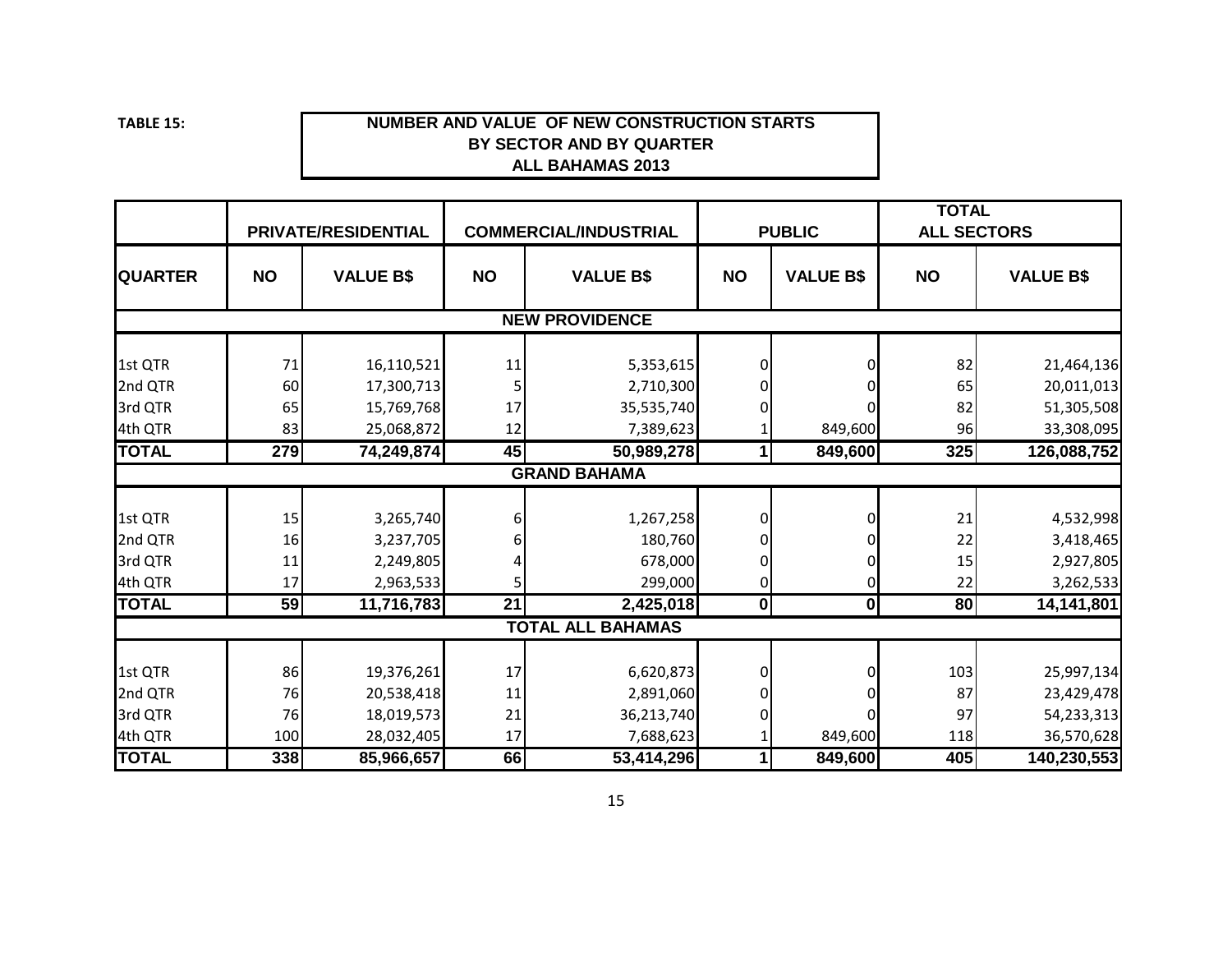**TABLE**

#### **16: NUMBER AND VALUE OF NEW CONSTRUCTION COMPLETIONS BY SECTOR AND BY QUARTER ALL BAHAMAS 2013**

|                |           | <b>PRIVATE/RESIDENTIAL</b> |           | <b>COMMERCIAL/INDUSTRIAL</b>       | <b>PUBLIC</b> |                  | <b>TOTAL</b> | <b>ALL SECTORS</b> |
|----------------|-----------|----------------------------|-----------|------------------------------------|---------------|------------------|--------------|--------------------|
| <b>QUARTER</b> | <b>NO</b> | <b>VALUE B\$</b>           | <b>NO</b> | <b>VALUE B\$</b>                   | <b>NO</b>     | <b>VALUE B\$</b> | <b>NO</b>    | <b>VALUE B\$</b>   |
|                |           |                            |           |                                    |               |                  |              |                    |
| 1st QTR        | 95        | 21,842,126                 | 24        | 23,332,635                         | $\Omega$      | $\Omega$         | 119          | 45,174,761         |
| 2nd QTR        | 103       | 36,465,004                 | 23        | 7,191,320                          |               | 555,660          | 127          | 44,211,984         |
| 3rd QTR        | 87        | 20,449,819                 | 28        | 19,412,804                         |               |                  | 115          | 39,862,623         |
| 4th QTR        | 133       | 32,142,089                 | 34        | 19,833,206                         |               | 696,400          | 169          | 52,671,695         |
| <b>TOTAL</b>   | 418       | 110,899,038                | 109       | 69,769,965                         | 3             | 1,252,060        | 530          | 181,921,063        |
|                |           |                            |           | <b>GRAND BAHAMA</b>                |               |                  |              |                    |
| 1st QTR        | 46        | 12,509,248                 | 12        | 2,054,526                          | 0             |                  | 58           | 14,563,774         |
| 2nd QTR        | 29        | 4,436,210                  | 15        | 2,375,340                          |               |                  | 44           | 6,811,550          |
| 3rd QTR        | 17        | 2,913,700                  |           | 2,631,711                          |               |                  | 25           | 5,545,411          |
| 4th QTR        | 34        | 5,797,465                  | 17        | 1,233,000                          |               | 756,300          | 52           | 7,786,765          |
| <b>TOTAL</b>   | 126       | 25,656,623                 | 52        | 8,294,577                          | 1             | 756,300          | 179          | 34,707,500         |
|                |           |                            |           | <b>BAHAMAS</b><br><b>TOTAL ALL</b> |               |                  |              |                    |
| 1st QTR        | 141       | 34,351,374                 | 36        | 25,387,161                         | $\Omega$      | 0                | 177          | 59,738,535         |
| 2nd QTR        | 132       | 40,901,214                 | 38        | 9,566,660                          |               | 555,660          | 171          | 51,023,534         |
| 3rd QTR        | 104       | 23,363,519                 | 36        | 22,044,515                         |               |                  | 140          | 45,408,034         |
| 4th QTR        | 167       | 37,939,554                 | 51        | 21,066,206                         | 3             | 1,452,700        | 221          | 60,458,460         |
| <b>TOTAL</b>   | 544       | 136,555,661                | 161       | 78,064,542                         | 4             | 2,008,360        | 709          | 216,628,563        |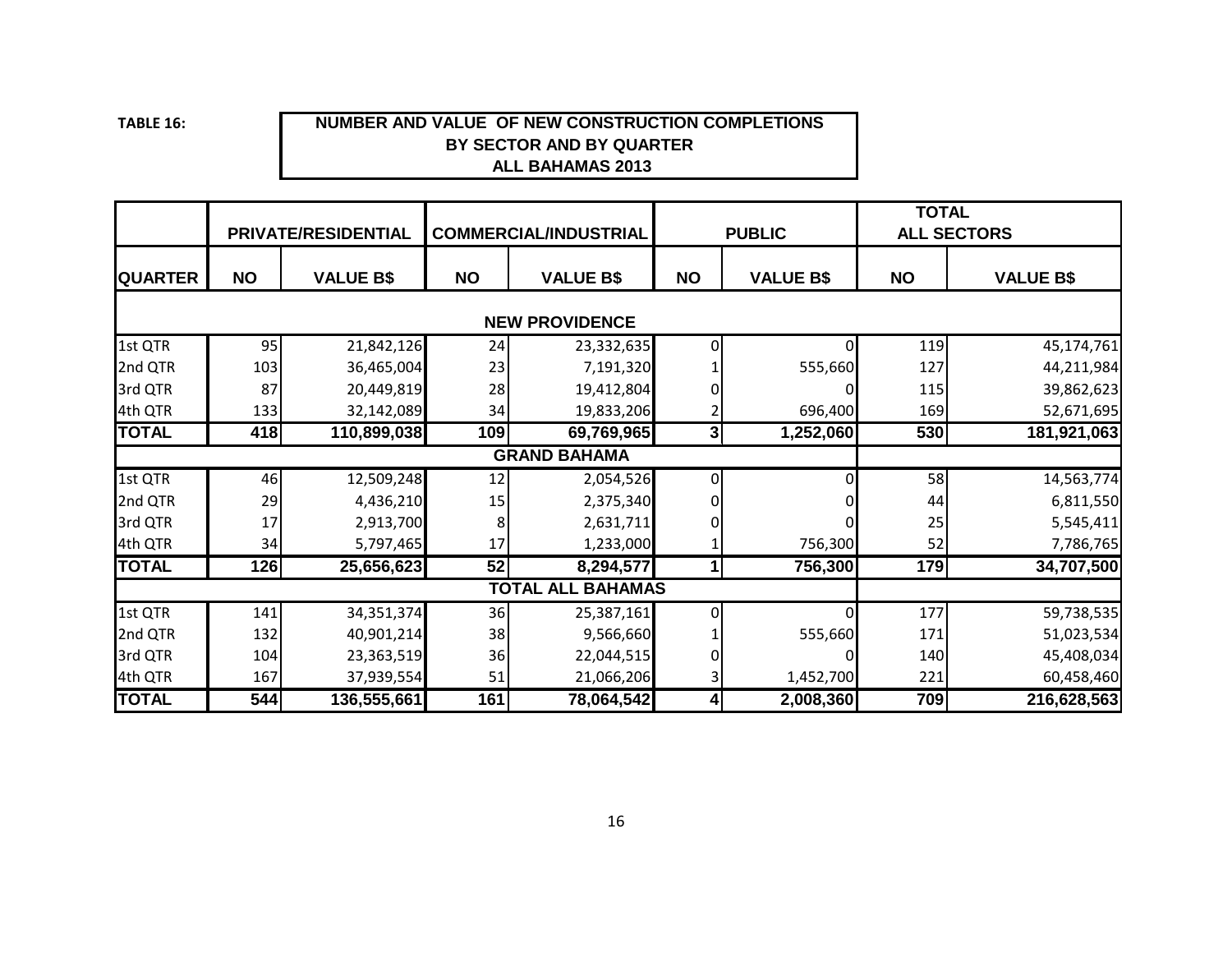**TABLE 17:**

#### **NUMBER AND VALUE OF PERMITS BY SECTOR AND BY MONTH ADDITIONS/RENOVATIONS ALL BAHAMAS 2013**

|                      |           |                          |           |                  |               |                  | <b>TOTAL</b>       |                  |
|----------------------|-----------|--------------------------|-----------|------------------|---------------|------------------|--------------------|------------------|
|                      |           | <b>PRIVATE (HOUSING)</b> |           | COMMERCIAL/IND.  | <b>PUBLIC</b> |                  | <b>ALL SECTORS</b> |                  |
| <b>MONTH</b>         | <b>NO</b> | <b>VALUE B\$</b>         | <b>NO</b> | <b>VALUE B\$</b> | <b>NO</b>     | <b>VALUE B\$</b> | <b>NO</b>          | <b>VALUE B\$</b> |
| <b>JANUARY</b>       | 22        | 1,460,823                |           | 1,700,488        |               |                  | 27                 | 3,161,311        |
| <b>FEBRUARY</b>      |           | 865,690                  |           | 1,645,140        |               |                  | 13                 | 2,510,830        |
| <b>MARCH</b>         |           | 745,440                  |           | 17,195           |               |                  |                    | 762,635          |
| <b>1ST QTR TOTAL</b> | 39        | 3,071,953                | 10        | 3,362,823        | 0             | O                | 49                 | 6,434,776        |
| <b>APRIL</b>         | 13        | 898,026                  | 6         | 1,302,797        |               |                  | 19                 | 2,200,823        |
| <b>MAY</b>           | 20        | 2,383,116                |           | 5,955,265        |               | 147,400          | 26                 | 8,485,781        |
| JUNE                 | 12        | 825,987                  | h         | 404,675          |               |                  | 18                 | 1,230,662        |
| <b>2ND QTR TOTAL</b> | 45        | 4,107,129                | 17        | 7,662,737        |               | 147,400          | 63                 | 11,917,266       |
| JULY                 | 18        | 2,456,535                |           | 1,019,775        |               |                  | 22                 | 3,476,310        |
| <b>AUGUST</b>        | 21        | 1,879,840                |           | 1,008,750        |               |                  | 24                 | 2,888,590        |
| <b>SEPTEMBER</b>     | 11        | 643,523                  |           | 515,705          |               |                  | 14                 | 1,159,228        |
| <b>3RD QTR TOTAL</b> | 50        | 4,979,898                | 10        | 2,544,230        | 0             | 0                | 60                 | 7,524,128        |
| <b>OCTOBER</b>       | 14        | 1,318,921                |           | 2,290,000        |               |                  | 17                 | 3,608,921        |
| <b>NOVEMBER</b>      | 12        | 1,181,476                |           | 15,034,485       |               |                  | 18                 | 16,215,961       |
| <b>DECEMBER</b>      | 16        | 961,560                  |           | 107,220          |               | 2,500,000        | 20                 | 3,568,780        |
| 4TH QTR TOTAL        | 42        | 3,461,957                | 12        | 17,431,705       |               | 2,500,000        | 55                 | 23,393,662       |
|                      |           |                          |           |                  |               |                  |                    |                  |
| <b>GRAND TOTAL</b>   | 176       | 15,620,937               | 49        | 31,001,495       |               | 2,647,400        | 227                | 49,269,832       |

17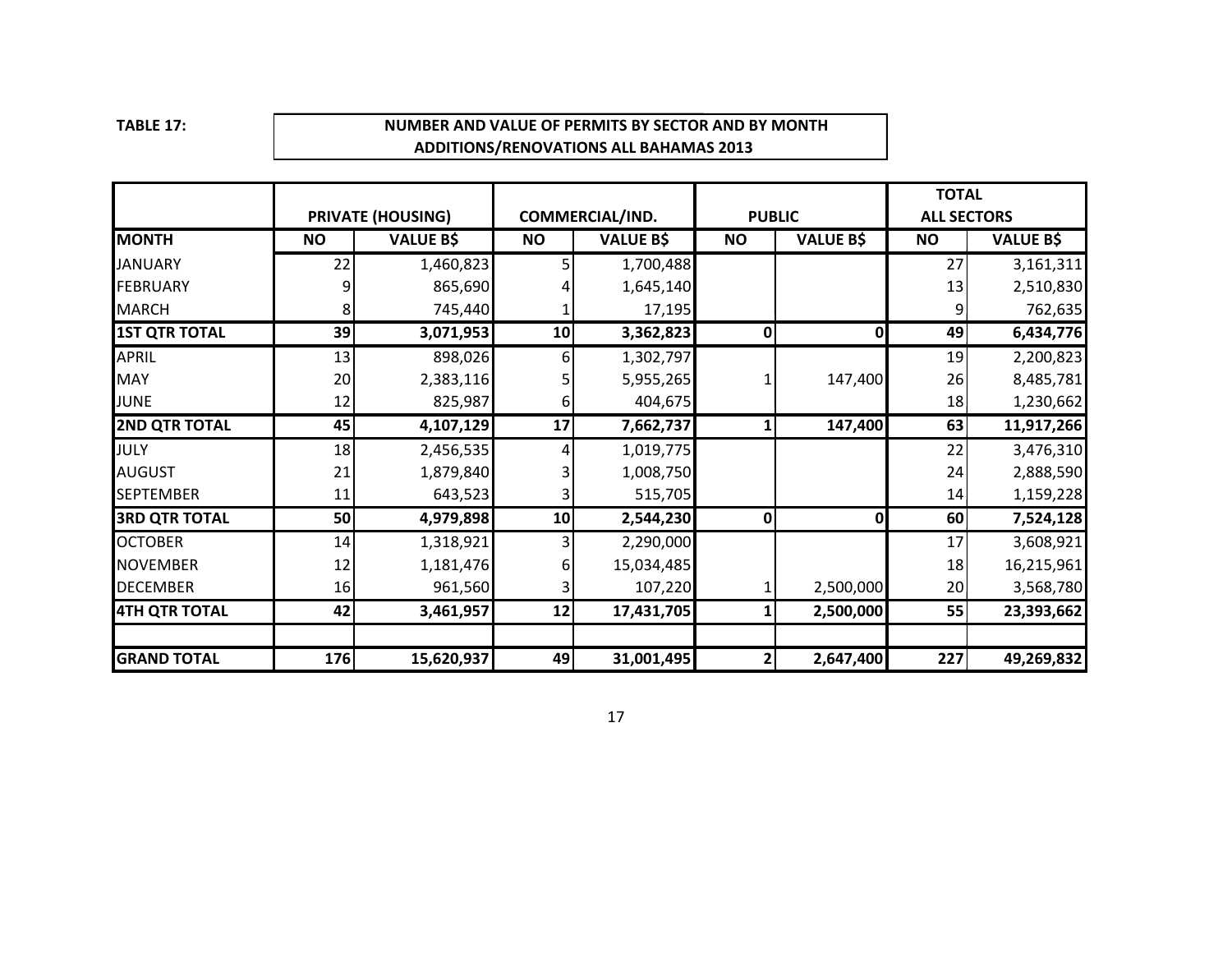**TABLE 18:**

#### **ALL BAHAMAS COMPARISON YEAR 2013 ‐YEAR 2012 NUMBER AND VALUE OF ADDITIONS/RENOVATIONS**

|                   |           |                     |           |                                 |           |                  | <b>TOTAL</b> |                    |
|-------------------|-----------|---------------------|-----------|---------------------------------|-----------|------------------|--------------|--------------------|
|                   |           | PRIVATE/RESIDENTIAL |           | <b>COMMERCIAL/INDUSTRIAL</b>    |           | <b>PUBLIC</b>    |              | <b>ALL SECTORS</b> |
| <b>QUARTER</b>    | <b>NO</b> | <b>VALUE B\$</b>    | <b>NO</b> | <b>VALUE B\$</b>                | <b>NO</b> | <b>VALUE B\$</b> | <b>NO</b>    | <b>VALUE B\$</b>   |
|                   |           |                     |           | <b>CONSTRUCTION PERMITS</b>     |           |                  |              |                    |
|                   |           |                     |           |                                 |           |                  |              |                    |
| <b>YEAR 2013</b>  | 176       | 15,620,937          | 49        | 31,001,495                      |           | 2,647,400        | 227          | 49,269,832         |
| <b>YEAR 2012</b>  | 220       | 20,690,651          | 52        | 13,614,972                      |           | 1,307,351        | 275          | 35,612,974         |
| <b>DIFFERENCE</b> | $-44$     | $-5,069,715$        | $-3$      | 17,386,523                      | -1        | 1,340,049        | $-48$        | 13,656,858         |
| % CHANGE          | $-20.00%$ | $-24.50%$           | $-5.77%$  | 127.70%                         | $-33.33%$ | 102.50%          | $-17.45%$    | 38.35%             |
|                   |           |                     |           |                                 |           |                  |              |                    |
|                   |           |                     |           | <b>CONSTRUCTION STARTS</b>      |           |                  |              |                    |
|                   |           |                     |           |                                 |           |                  |              |                    |
| <b>YEAR 2013</b>  | 39        | 5,078,716           |           | 6,620,873                       | 0         |                  | 44           | 11,699,589         |
| <b>YEAR 2012</b>  | 40        | 3,944,824           |           | 3,775,640                       |           |                  | 41           | 7,720,464          |
| <b>DIFFERENCE</b> | $-1$      | 1,133,892           |           | 2,845,233                       | 0         |                  |              | 3,979,125          |
| % CHANGE          | $-2.50%$  | 28.74%              | 400.00%   | 75.36%                          | $\ast$    | $\ast$           | 7.32%        | 51.54%             |
|                   |           |                     |           |                                 |           |                  |              |                    |
|                   |           |                     |           | <b>CONSTRUCTION COMPLETIONS</b> |           |                  |              |                    |
|                   |           |                     |           |                                 |           |                  |              |                    |
| <b>YEAR 2013</b>  | 31        | 2,620,365           | 12        | 2,658,129                       | 0         |                  | 43           | 5,278,494          |
| <b>YEAR 2012</b>  | 31        | 3,866,677           |           | 562,192                         |           |                  | 36           | 4,428,869          |
| <b>DIFFERENCE</b> | $\Omega$  | $-1,246,312$        |           | 2,095,937                       | 0         |                  |              | 849,625            |
| % CHANGE          | 0.00%     | $-32.23%$           | 140.00%   | 372.82%                         | $\ast$    | $\ast$           | 19.44%       | 19.18%             |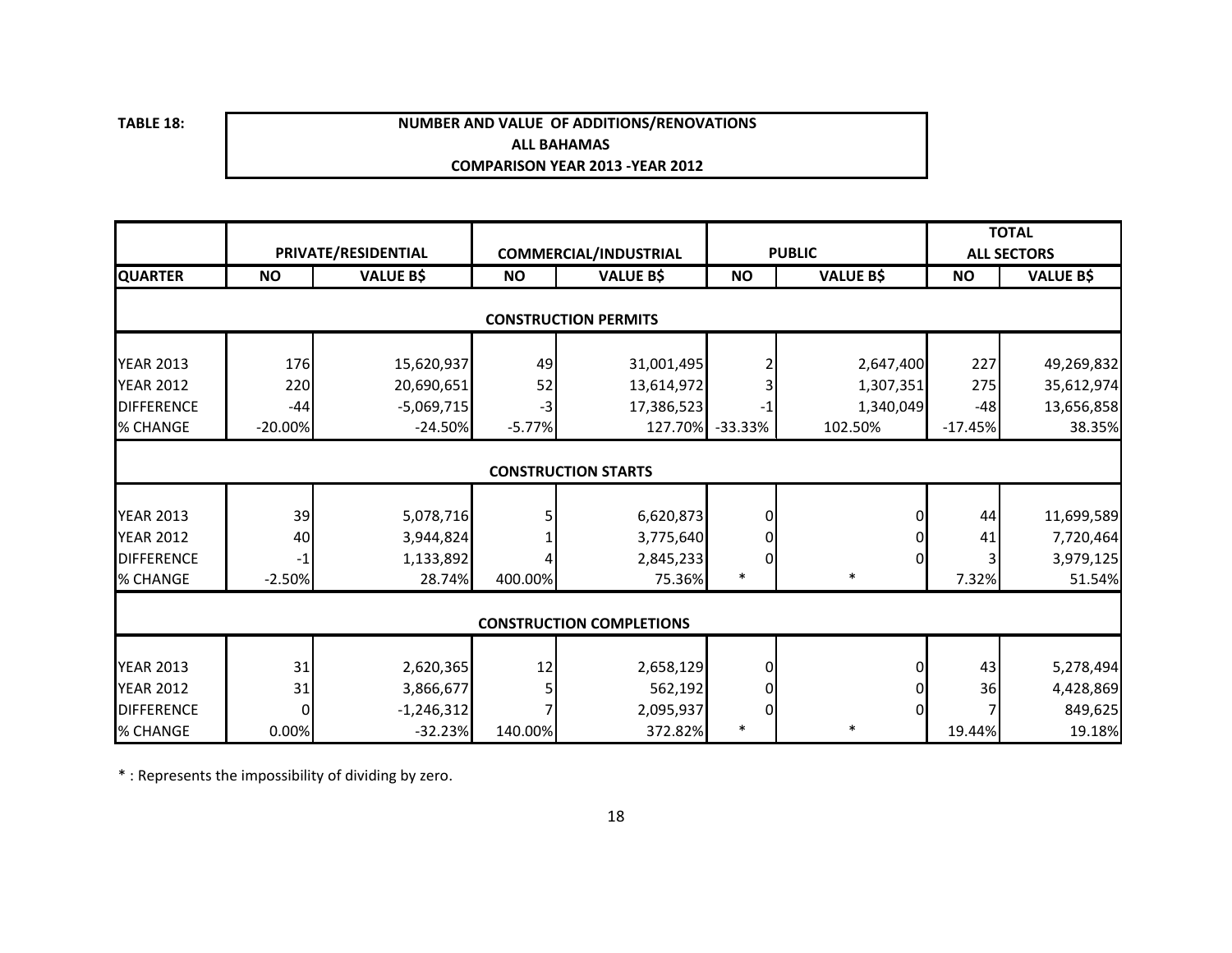**TABLE 19:**

# **ALL BAHAMAS COMPARISON 1ST QUARTER 2013 - 1ST QUARTER 2012 NUMBER AND VALUE OF NEW CONSTRUCTION PERMITS, STARTS AND COMPLETIONS**

|                   |           |                     |           |                                 |            |                  |           | <b>TOTAL</b>       |  |  |  |
|-------------------|-----------|---------------------|-----------|---------------------------------|------------|------------------|-----------|--------------------|--|--|--|
|                   |           | PRIVATE/RESIDENTIAL |           | <b>COMMERCIAL/INDUSTRIAL</b>    |            | <b>PUBLIC</b>    |           | <b>ALL SECTORS</b> |  |  |  |
| <b>QUARTER</b>    | <b>NO</b> | <b>VALUE B\$</b>    | <b>NO</b> | <b>VALUE B\$</b>                | <b>NO</b>  | <b>VALUE B\$</b> | <b>NO</b> | <b>VALUE B\$</b>   |  |  |  |
|                   |           |                     |           |                                 |            |                  |           |                    |  |  |  |
|                   |           |                     |           | <b>CONSTRUCTION PERMITS</b>     |            |                  |           |                    |  |  |  |
| 1ST QTR 2013      | 241       | 71,546,655          | 80        | 37,387,891                      |            | 11,303,900       | 323       | 120,238,446        |  |  |  |
| 1ST QTR 2012      | 427       | 65,742,748          | 91        | 89,899,853                      | 10         | 17,703,665       | 528       | 173,346,266        |  |  |  |
| <b>DIFFERENCE</b> | $-186$    | 5,803,907           | $-11$     | $-52,511,962$                   | -8         | $-6,399,765$     | $-205$    | $-53,107,821$      |  |  |  |
| % CHANGE          | $-43.56%$ | 8.83%               | $-12.09%$ | $-58.41%$                       | $-80.00\%$ | $-36.15%$        | $-38.83%$ | $-30.64%$          |  |  |  |
|                   |           |                     |           |                                 |            |                  |           |                    |  |  |  |
|                   |           |                     |           | <b>CONSTRUCTION STARTS</b>      |            |                  |           |                    |  |  |  |
|                   |           |                     |           |                                 |            |                  |           |                    |  |  |  |
| 1ST QTR 2013      | 86        | 19,376,261          | 17        | 6,620,873                       | 0          |                  | 103       | 25,997,134         |  |  |  |
| 1ST QTR 2012      | 146       | 30,741,228          | 13        | 6,982,665                       | 0          |                  | 159       | 37,723,893         |  |  |  |
| <b>DIFFERENCE</b> | $-60$     | $-11,364,967$       |           | $-361,792$                      | $\Omega$   |                  | $-56$     | $-11,726,759$      |  |  |  |
| % CHANGE          | $-41.10%$ | $-36.97%$           | 30.77%    | $-5.18%$                        | $\ast$     | $\ast$           | $-35.22%$ | $-31.09%$          |  |  |  |
|                   |           |                     |           |                                 |            |                  |           |                    |  |  |  |
|                   |           |                     |           | <b>CONSTRUCTION COMPLETIONS</b> |            |                  |           |                    |  |  |  |
|                   |           |                     |           |                                 |            |                  |           |                    |  |  |  |
| 1ST QTR 2013      | 141       | 34,351,374          | 36        | 25,387,161                      | 0          |                  | 177       | 59,738,535         |  |  |  |
| 1ST QTR 2012      | 156       | 32,672,185          | 44        | 25,767,929                      |            | 1,768,160        | 202       | 60,208,274         |  |  |  |
| <b>DIFFERENCE</b> | $-15$     | 1,679,189           | -8        | $-380,768$                      |            | $-1,768,160$     | $-25$     | $-469,739$         |  |  |  |
| % CHANGE          | $-9.62%$  | 5.14%               | $-18.18%$ | $-1.48%$                        | $\ast$     | $\ast$           | $-12.38%$ | $-0.78%$           |  |  |  |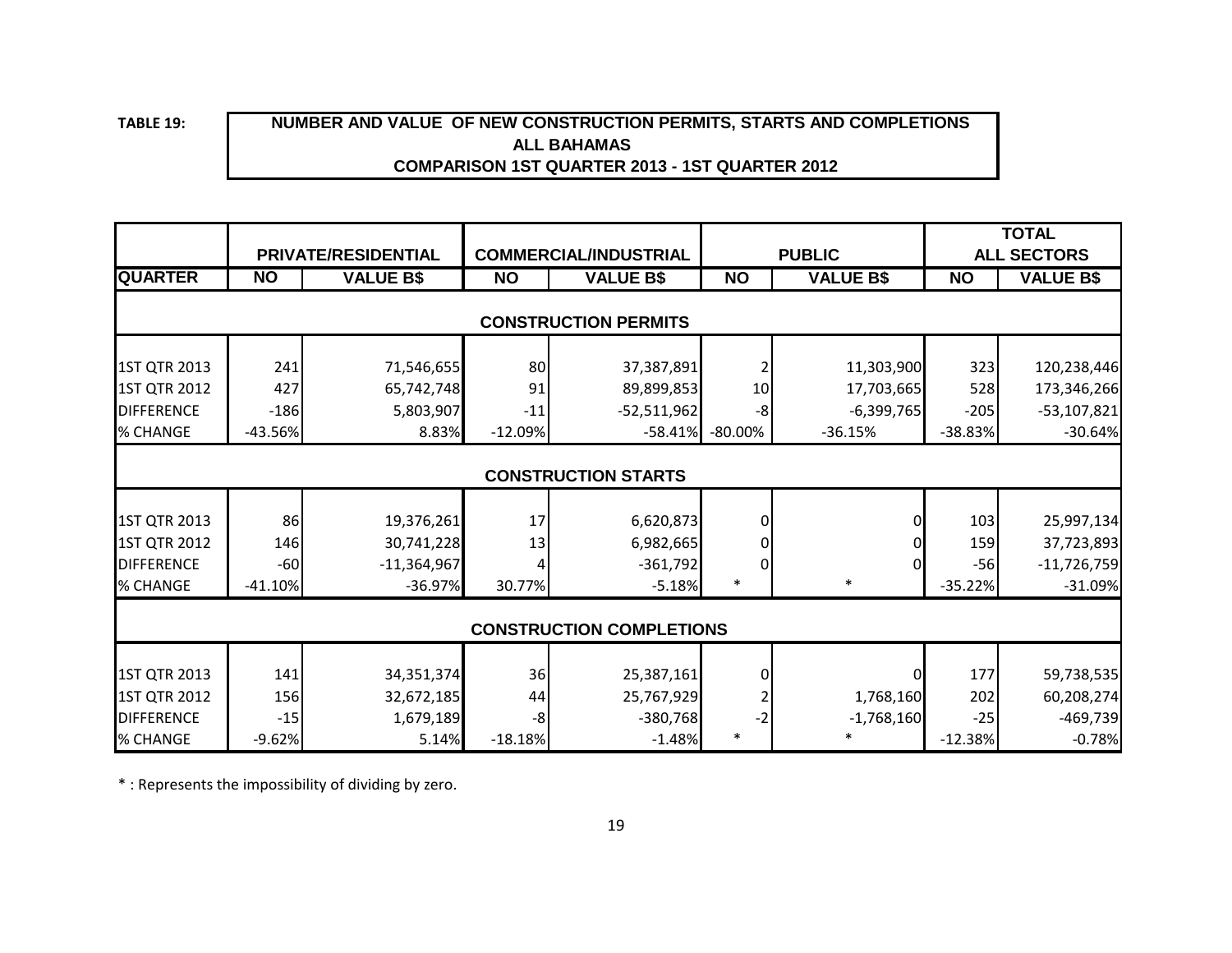**TABLE 20:**

#### **NUMBER AND VALUE OF NEW CONSTRUCTION PERMITS, STARTS AND COMPLETIONS COMPARISON 2ND QUARTER 2013 - 2ND QUARTER 2012 ALL BAHAMAS**

|                                                                 |                            | <b>PRIVATE/RESIDENTIAL</b>                |                     | <b>COMMERCIAL/INDUSTRIAL</b>              |                | <b>PUBLIC</b>                      |                      | <b>TOTAL</b><br><b>ALL SECTORS</b>         |  |
|-----------------------------------------------------------------|----------------------------|-------------------------------------------|---------------------|-------------------------------------------|----------------|------------------------------------|----------------------|--------------------------------------------|--|
|                                                                 | <b>NO</b>                  | <b>VALUE B\$</b>                          | <b>NO</b>           | <b>VALUE B\$</b>                          | <b>NO</b>      | <b>VALUE B\$</b>                   | <b>NO</b>            | <b>VALUE B\$</b>                           |  |
|                                                                 |                            |                                           |                     | <b>CONSTRUCTION PERMITS</b>               |                |                                    |                      |                                            |  |
| <b>2ND QTR 2013</b><br><b>2ND QTR 2012</b><br><b>DIFFERENCE</b> | 234<br>360<br>$-126$       | 53,892,461<br>76,727,304<br>$-22,834,843$ | 100<br>111<br>$-11$ | 28,430,410<br>46,899,249<br>$-18,468,839$ | -1             | 2,681,714<br>1,897,380<br>784,334  | 338<br>476<br>$-138$ | 85,004,585<br>125,523,933<br>$-40,519,348$ |  |
| % CHANGE                                                        | $-35.00%$                  | $-29.76%$                                 | $-9.91%$            | $-39.38%$                                 | $-20.00%$      | 41.34%                             | $-28.99%$            | $-32.28%$                                  |  |
|                                                                 | <b>CONSTRUCTION STARTS</b> |                                           |                     |                                           |                |                                    |                      |                                            |  |
| <b>2ND QTR 2013</b><br><b>2ND QTR 2012</b><br><b>DIFFERENCE</b> | 76<br>92<br>$-16$          | 20,538,418<br>20,414,803<br>123,615       | 11<br>14<br>$-3$    | 2,891,060<br>4,735,710<br>$-1,844,650$    | 01<br>01<br>ΩI |                                    | 87<br>106<br>$-19$   | 23,429,478<br>25,150,513<br>$-1,721,035$   |  |
| % CHANGE                                                        | $-17.39%$                  | 0.61%                                     | $-21.43%$           | $-38.95%$                                 | $\ast$         |                                    | $-17.92%$            | $-6.84%$                                   |  |
|                                                                 |                            |                                           |                     | <b>CONSTRUCTION COMPLETIONS</b>           |                |                                    |                      |                                            |  |
| <b>2ND QTR 2013</b><br>2ND QTR 2012<br><b>DIFFERENCE</b>        | 132<br>146<br>$-14$        | 40,901,214<br>30,685,728<br>10,215,486    | 38<br>32<br>6       | 9,566,660<br>9,959,300<br>$-392,640$      |                | 555,660<br>1,250,000<br>$-694,340$ | 171<br>179<br>-8     | 51,023,534<br>41,895,028<br>9,128,506      |  |
| % CHANGE                                                        | $-9.59%$                   | 33.29%                                    | 18.75%              | $-3.94%$                                  | $\ast$         | $-55.55%$                          | $-4.47%$             | 21.79%                                     |  |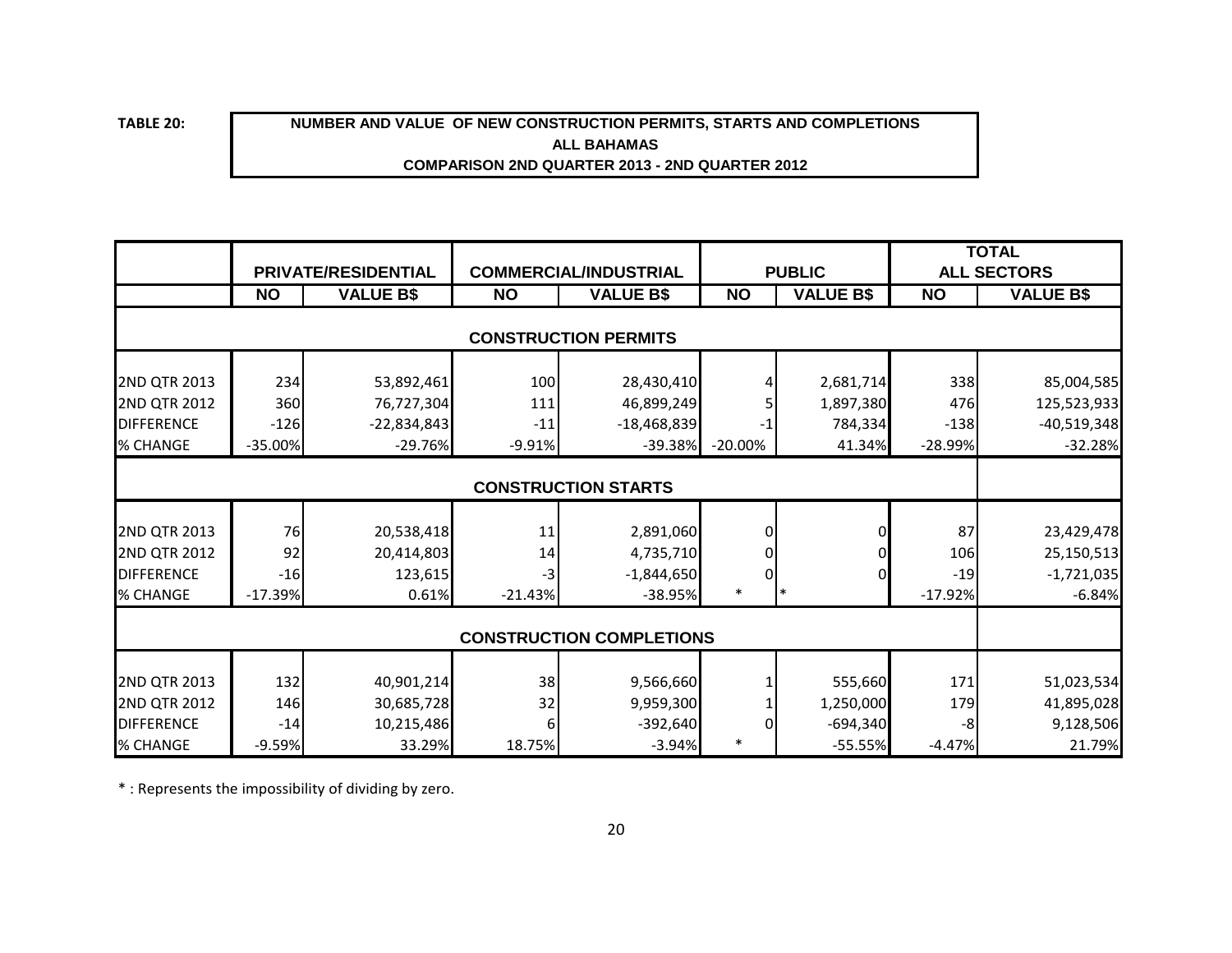**TABLE 21:**

# **NUMBER AND VALUE OF NEW CONSTRUCTION PERMITS, STARTS AND COMPLETIONS ALL BAHAMAS COMPARISON 2ND QUARTER 2013 - 1ST QUARTER 2013**

|                   |           |                            |           |                                 |                |                  |                 | <b>TOTAL</b>       |
|-------------------|-----------|----------------------------|-----------|---------------------------------|----------------|------------------|-----------------|--------------------|
|                   |           | <b>PRIVATE/RESIDENTIAL</b> |           | <b>COMMERCIAL/INDUSTRIAL</b>    |                | <b>PUBLIC</b>    |                 | <b>ALL SECTORS</b> |
|                   | <b>NO</b> | <b>VALUE B\$</b>           | <b>NO</b> | <b>VALUE B\$</b>                | <b>NO</b>      | <b>VALUE B\$</b> | $\overline{NO}$ | <b>VALUE B\$</b>   |
|                   |           |                            |           | <b>CONSTRUCTION PERMITS</b>     |                |                  |                 |                    |
|                   |           |                            |           |                                 |                |                  |                 |                    |
| 2ND QTR 2013      | 234       | 53,892,461                 | 100       | 28,430,410                      |                | 2,681,714        | 338             | 85,004,585         |
| 1ST QTR 2013      | 241       | 71,546,655                 | 80        | 37,387,891                      |                | 11,303,900       | 323             | 120,238,446        |
| <b>DIFFERENCE</b> | $-7$      | $-17,654,194$              | 20        | $-8,957,481$                    |                | $-8,622,186$     | 15              | $-35,233,861$      |
| % CHANGE          | $-2.90%$  | $-24.68%$                  | 25.00%    | $-23.96%$                       | 100.00%        | $-76.28%$        | 4.64%           | $-29.30\%$         |
|                   |           |                            |           |                                 |                |                  |                 |                    |
|                   |           |                            |           | <b>CONSTRUCTION STARTS</b>      |                |                  |                 |                    |
| 2ND QTR 2013      | 76        | 20,538,418                 | 11        | 2,891,060                       | $\Omega$       |                  | 87              | 23,429,478         |
| 1ST QTR 2013      | 86        | 19,376,261                 | 17        | 6,620,873                       | $\overline{0}$ |                  | 103             | 25,997,134         |
| <b>DIFFERENCE</b> | $-10$     | 1,162,157                  | $-6$      | $-3,729,813$                    | $\overline{0}$ |                  | $-16$           | $-2,567,656$       |
| % CHANGE          | $-11.63%$ | 6.00%                      | $-35.29%$ | $-56.33%$                       | $\ast$         | $\ast$           | $-15.53%$       | $-9.88%$           |
|                   |           |                            |           |                                 |                |                  |                 |                    |
|                   |           |                            |           | <b>CONSTRUCTION COMPLETIONS</b> |                |                  |                 |                    |
|                   |           |                            |           |                                 |                |                  |                 |                    |
| 2ND QTR 2013      | 132       | 40,901,214                 | 38        | 9,566,660                       |                | 555,660          | 171             | 51,023,534         |
| 1ST QTR 2013      | 141       | 34, 351, 374               | 36        | 25,387,161                      | $\Omega$       |                  | 177             | 59,738,535         |
| <b>DIFFERENCE</b> | -9        | 6,549,840                  |           | $-15,820,501$                   |                | 555,660          | -6              | $-8,715,001$       |
| % CHANGE          | $-6.38%$  | 19.07%                     | 5.56%     | $-62.32%$                       | $\ast$         | $\ast$           | $-3.39%$        | $-14.59%$          |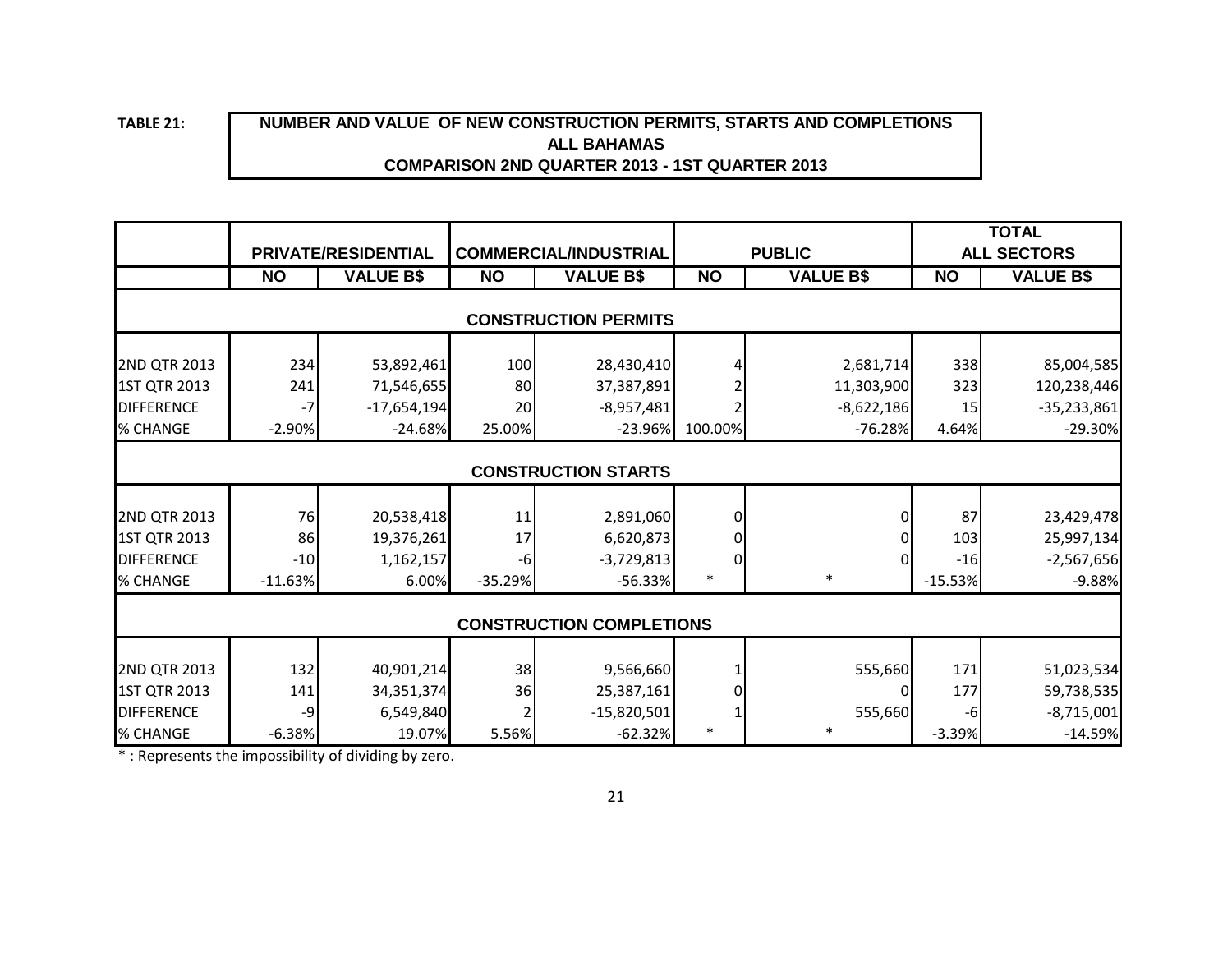**TABLE 22:**

### **NUMBER AND VALUE OF NEW CONSTRUCTION PERMITS, STARTS AND COMPLETIONS COMPARISON 3RD QUARTER 2013 - 3RD QUARTER 2012 ALL BAHAMAS**

|                                 |           |                     |           |                              |               |                  | <b>TOTAL</b>       |                  |  |  |  |
|---------------------------------|-----------|---------------------|-----------|------------------------------|---------------|------------------|--------------------|------------------|--|--|--|
|                                 |           | PRIVATE/RESIDENTIAL |           | <b>COMMERCIAL/INDUSTRIAL</b> | <b>PUBLIC</b> |                  | <b>ALL SECTORS</b> |                  |  |  |  |
| <b>QUARTER</b>                  | <b>NO</b> | <b>VALUE B\$</b>    | <b>NO</b> | <b>VALUE B\$</b>             | <b>NO</b>     | <b>VALUE B\$</b> | <b>NO</b>          | <b>VALUE B\$</b> |  |  |  |
| <b>CONSTRUCTION PERMITS</b>     |           |                     |           |                              |               |                  |                    |                  |  |  |  |
|                                 |           |                     |           |                              |               |                  |                    |                  |  |  |  |
| 3RD QTR 2013                    | 336       | 75,753,722          | 111       | 52,505,317                   | 10            | 5,722,435        | 457                | 133,981,474      |  |  |  |
| 3RD QTR 2012                    | 324       | 81,241,490          | 143       | 95,759,401                   |               | 15,353,025       | 470                | 192,353,916      |  |  |  |
| <b>DIFFERENCE</b>               | 12        | $-5,487,768$        | $-32$     | $-43,254,084$                |               | $-9,630,590$     | $-13$              | $-58,372,442$    |  |  |  |
| % CHANGE                        | 3.70%     | $-6.75%$            | $-22.38%$ | $-45.17%$                    | 233.33%       | $-62.73%$        | $-2.77%$           | $-30.35%$        |  |  |  |
|                                 |           |                     |           |                              |               |                  |                    |                  |  |  |  |
|                                 |           |                     |           | <b>CONSTRUCTION STARTS</b>   |               |                  |                    |                  |  |  |  |
|                                 |           |                     |           |                              |               |                  |                    |                  |  |  |  |
| 3RD QTR 2013                    | 76        | 18,019,573          | 21        | 36,213,740                   |               |                  | 97                 | 54,233,313       |  |  |  |
| 3RD QTR 2012                    | 91        | 21,830,310          | 18        | 5,392,752                    |               |                  | 109                | 27,223,062       |  |  |  |
| <b>DIFFERENCE</b>               | $-15$     | $-3,810,737$        |           | 30,820,988                   |               | 0                | $-12$              | 27,010,251       |  |  |  |
| % CHANGE                        | $-16.48%$ | $-17.46%$           | 16.67%    | 571.53%                      | $\ast$        | ∗                | $-11.01%$          | 99.22%           |  |  |  |
|                                 |           |                     |           |                              |               |                  |                    |                  |  |  |  |
| <b>CONSTRUCTION COMPLETIONS</b> |           |                     |           |                              |               |                  |                    |                  |  |  |  |
|                                 |           |                     |           |                              |               |                  |                    |                  |  |  |  |
| 3RD QTR 2013                    | 104       | 23,363,519          | 36        | 22,044,515                   |               |                  | 140                | 45,408,034       |  |  |  |
| 3RD QTR 2012                    | 155       | 52,529,257          | 50        | 27,849,643                   |               |                  | 205                | 80,378,900       |  |  |  |
| <b>DIFFERENCE</b>               | $-51$     | $-29,165,738$       | $-14$     | $-5,805,128$                 |               |                  | $-65$              | $-34,970,866$    |  |  |  |
| % CHANGE                        | $-32.90%$ | $-55.52%$           | $-28.00%$ | $-20.84%$                    | $\ast$        | $\ast$           | $-31.71%$          | $-43.51%$        |  |  |  |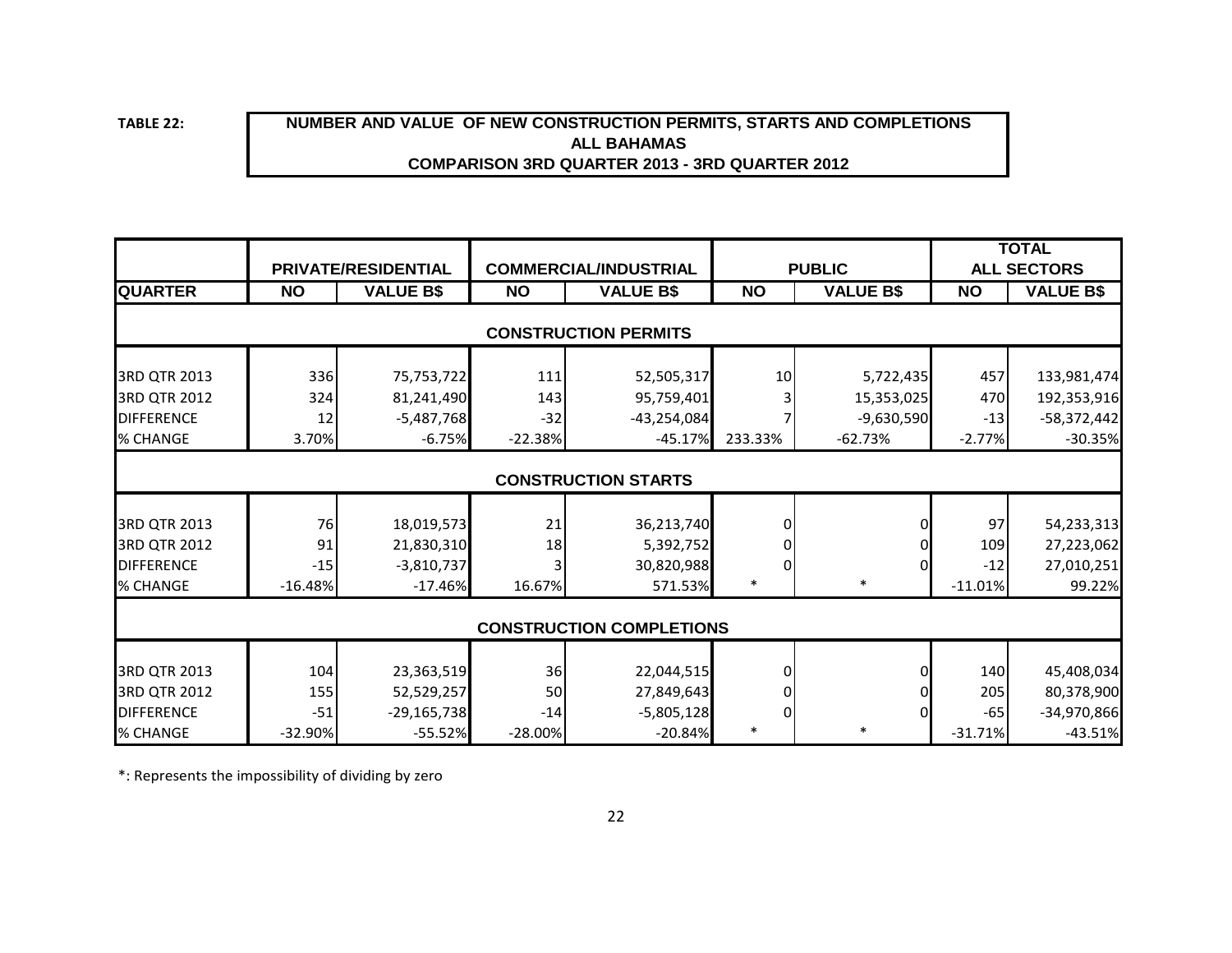**TABLE 23:**

#### **NUMBER AND VALUE OF NEW CONSTRUCTION PERMITS, STARTS AND COMPLETIONS ALL BAHAMAS COMPARISON 3RD QUARTER 2013 - 2ND QUARTER 2013**

|                    |                                 |                     |           |                              |               |                  |                 | <b>TOTAL</b>       |  |
|--------------------|---------------------------------|---------------------|-----------|------------------------------|---------------|------------------|-----------------|--------------------|--|
|                    |                                 | PRIVATE/RESIDENTIAL |           | <b>COMMERCIAL/INDUSTRIAL</b> | <b>PUBLIC</b> |                  |                 | <b>ALL SECTORS</b> |  |
| <b>QUARTER</b>     | <b>NO</b>                       | <b>VALUE B\$</b>    | <b>NO</b> | <b>VALUE B\$</b>             | <b>NO</b>     | <b>VALUE B\$</b> | <b>NO</b>       | <b>VALUE B\$</b>   |  |
|                    |                                 |                     |           |                              |               |                  |                 |                    |  |
|                    |                                 |                     |           | <b>CONSTRUCTION PERMITS</b>  |               |                  |                 |                    |  |
| 3RD QTR 2013       | 336                             | 75,753,722          | 111       | 52,505,317                   | 10            | 5,722,435        | 457             | 133,981,474        |  |
| 2ND QTR 2013       | 234                             | 53,892,461          | 100       | 28,430,410                   |               | 2,681,714        | 338             | 85,004,585         |  |
| <b>IDIFFERENCE</b> | 102                             | 21,861,261          | 11        | 24,074,907                   |               | 3,040,721        | 119             | 48,976,889         |  |
| <b>% CHANGE</b>    | 43.59%                          | 40.56%              | 11.00%    | 84.68%                       | 150.00%       | 113.39%          | 35.21%          | 57.62%             |  |
|                    |                                 |                     |           |                              |               |                  |                 |                    |  |
|                    |                                 |                     |           | <b>CONSTRUCTION STARTS</b>   |               |                  |                 |                    |  |
|                    |                                 |                     |           |                              |               |                  |                 |                    |  |
| 3RD QTR 2013       | 76                              | 18,019,573          | 21        | 36,213,740                   |               | 0                | 97              | 54,233,313         |  |
| 2ND QTR 2013       | 76                              | 20,538,418          | 11        | 2,891,060                    |               |                  | 87              | 23,429,478         |  |
| <b>DIFFERENCE</b>  |                                 | $-2,518,845$        | 10        | 33,322,680                   |               | $\Omega$         | 10 <sup>1</sup> | 30,803,835         |  |
| % CHANGE           | 0.00%                           | $-12.26%$           | 90.91%    | 1152.61%                     | $\ast$        | $\ast$           | 11.49%          | 131.47%            |  |
|                    |                                 |                     |           |                              |               |                  |                 |                    |  |
|                    | <b>CONSTRUCTION COMPLETIONS</b> |                     |           |                              |               |                  |                 |                    |  |
| 3RD QTR 2013       | 104                             | 23,363,519          | 36        | 22,044,515                   |               | 0                | 140             | 45,408,034         |  |
| 2ND QTR 2013       | 132                             | 40,901,214          | 38        | 9,566,660                    |               | 555,660          | 171             | 51,023,534         |  |
| <b>DIFFERENCE</b>  | $-28$                           | $-17,537,695$       | $-2$      | 12,477,855                   |               | $-555,660$       | $-31$           | $-5,615,500$       |  |
| % CHANGE           | $-21.21%$                       | $-42.88%$           | $-5.26%$  | 130.43%                      | $\ast$        |                  | $-18.13%$       | $-11.01%$          |  |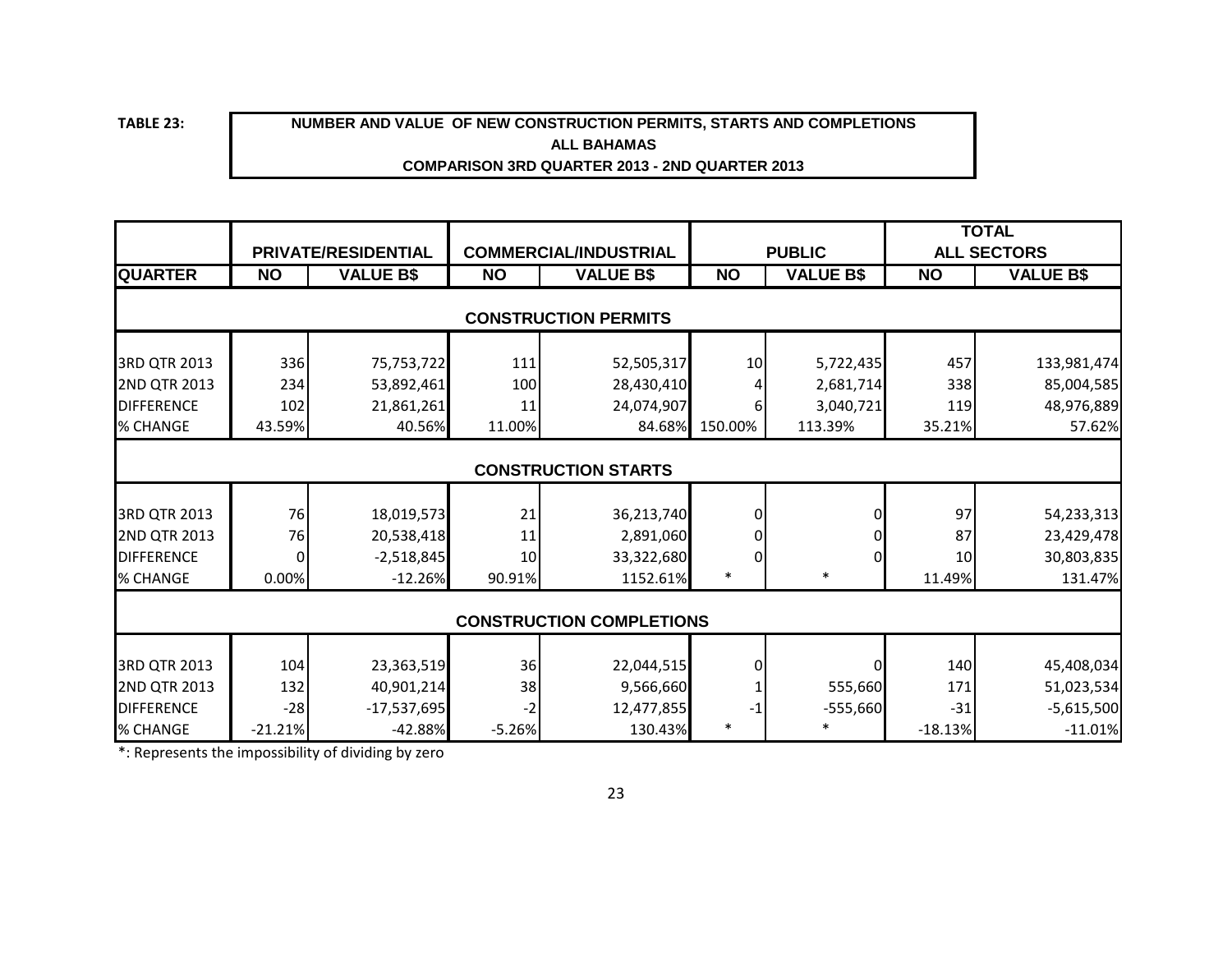**TABLE 24:**

#### **NUMBER AND VALUE OF NEW CONSTRUCTION PERMITS, STARTS AND COMPLETIONS ALL BAHAMAS COMPARISON 4TH QUARTER 2013 - 4TH QUARTER 2012**

|                                      | PRIVATE/RESIDENTIAL        |                            | <b>COMMERCIAL/INDUSTRIAL</b> |                            | <b>PUBLIC</b> |                      | <b>TOTAL</b><br><b>ALL SECTORS</b> |                            |  |  |
|--------------------------------------|----------------------------|----------------------------|------------------------------|----------------------------|---------------|----------------------|------------------------------------|----------------------------|--|--|
| <b>QUARTER</b>                       | <b>NO</b>                  | <b>VALUE B\$</b>           | <b>NO</b>                    | <b>VALUE B\$</b>           | <b>NO</b>     | <b>VALUE B\$</b>     | <b>NO</b>                          | <b>VALUE B\$</b>           |  |  |
| <b>CONSTRUCTION PERMITS</b>          |                            |                            |                              |                            |               |                      |                                    |                            |  |  |
| 4TH QTR 2013                         | 244                        | 50,735,350                 | 97                           | 79,456,065                 |               | 2,795,000            | 344                                | 132,986,415                |  |  |
| 4TH QTR 2012                         | 326                        | 83,221,866                 | 113                          | 140,669,648                |               | 790,491              | 442                                | 224,682,005                |  |  |
| <b>DIFFERENCE</b><br><b>% CHANGE</b> | $-82$<br>$-25.15%$         | $-32,486,516$<br>$-39.04%$ | $-16$<br>$-14.16%$           | $-61,213,583$<br>$-43.52%$ | 0.00%         | 2,004,509<br>253.58% | -98<br>$-22.17%$                   | $-91,695,590$<br>$-40.81%$ |  |  |
|                                      | <b>CONSTRUCTION STARTS</b> |                            |                              |                            |               |                      |                                    |                            |  |  |
| 4TH QTR 2013                         | 100                        | 28,032,405                 | 17                           | 7,688,623                  |               | 849,600              | 118                                | 36,570,628                 |  |  |
| 4TH QTR 2012                         | 80                         | 22,567,201                 | 13                           | 3,981,630                  |               |                      | 93                                 | 26,548,831                 |  |  |
| <b>DIFFERENCE</b>                    | 20                         | 5,465,204                  |                              | 3,706,993                  |               | 849,600              | 25                                 | 10,021,797                 |  |  |
| % CHANGE                             | 25.00%                     | 24.22%                     | 30.77%                       | 93.10%                     | *             | *                    | 26.88%                             | 37.75%                     |  |  |
| <b>CONSTRUCTION COMPLETIONS</b>      |                            |                            |                              |                            |               |                      |                                    |                            |  |  |
| 4TH QTR 2013                         | 167                        | 37,939,554                 | 51                           | 21,066,206                 |               | 1,452,700            | 221                                | 60,458,460                 |  |  |
| 4TH QTR 2012                         | 163                        | 37,401,909                 | 57                           | 97,187,431                 |               | 39,000               | 221                                | 134,628,340                |  |  |
| <b>DIFFERENCE</b>                    |                            | 537,645                    | $-6$                         | $-76, 121, 225$            |               | 1,413,700            | 0                                  | $-74,169,880$              |  |  |
| % CHANGE                             | 2.45%                      | 1.44%                      | $-10.53%$                    | $-78.32%$                  | 200.00%       | 3624.87%             | 0.00%                              | $-55.09%$                  |  |  |